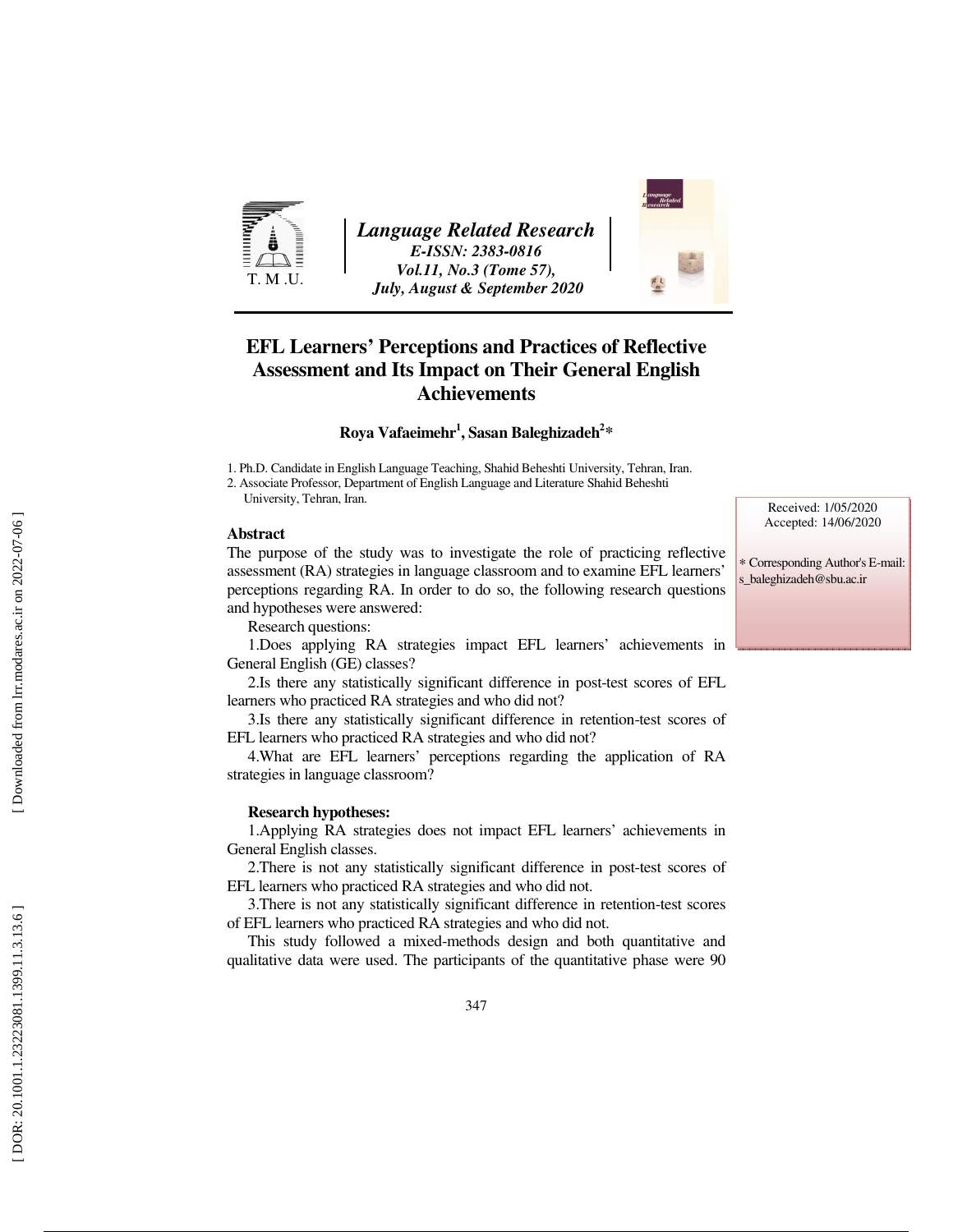

### *Language Related Research E-ISSN: 2383-0816 Vol.11, No.3 (Tome 57), July, August & September 2020*



Computer Engineering students at Shahid Beheshti University who took part in General English (GE) classes. Two classes were selected and randomly assigned to experimental and control groups. Intermediate-level learners were selected based on their Oxford Placement Test's scores. After pretest, in the experimental group, the students practiced Ellis's (2001) RA strategies, but in the control group, the normal course of class was followed. Five RA strategies (Ellis, 2001) were practiced in the experimental group. They were *I Learned Statement, Talk about it* (*Think Aloud*), *Clear and unclear windows*, *The week in review*, and *Record keeping*: After ten sessions, the posttest was administered and four weeks later, delayed posttest was administered. Considering the qualitative phase of the study, the participants were 45 computer engineering students (experimental group) and their perceptions regarding RA were extracted using questions and a questionnaire (Kourilenko, 2013). To do so, the participants were asked to complete a questionnaire and answer two interview questions regarding the application of RA and its impact on their English language achievements. After both quantitative and qualitative data collection, the data were analyzed. For quantitative data analysis, paired-samples t-test and independent-samples t-tests were used, and for qualitative data analysis, content analysis was run. The results revealed that the practice of RA strategies had a positive impact on EFL learners' GE achievements (t  $(44) = -8.7$ , p $< 0.05$ ). Furthermore, it was found that there were statistically significant differences between experimental and control groups' scores in posttest (t  $(88) = 3.25$ , p< 0.05) and retention test (t  $(88) = 4.58$ ,  $p < 0.05$ ). According to the data, EFL learners, who practiced RA strategies, had higher scores in their post-test and retention-test compared to their control group counterparts. Besides, the analysis of the qualitative data showed that EFL learners had a positive approach to RA, and themes like increased collective morale, enhanced awareness of errors, and increased motivation to learn were the most frequent ones regarding positive impacts of RA and lack of time and knowledge, tediousness of over-practicing, and lack of students' cooperation were found to be obstacles in practicing RA in the language classroom. The results of this study may have beneficial implications for EFL learners, teachers and material developers. EFL learners can apply different RA strategies in their learning process to increase their awareness of what they have learned and how they have learned them. EFL teachers should encourage their learners to practice RA strategies and provide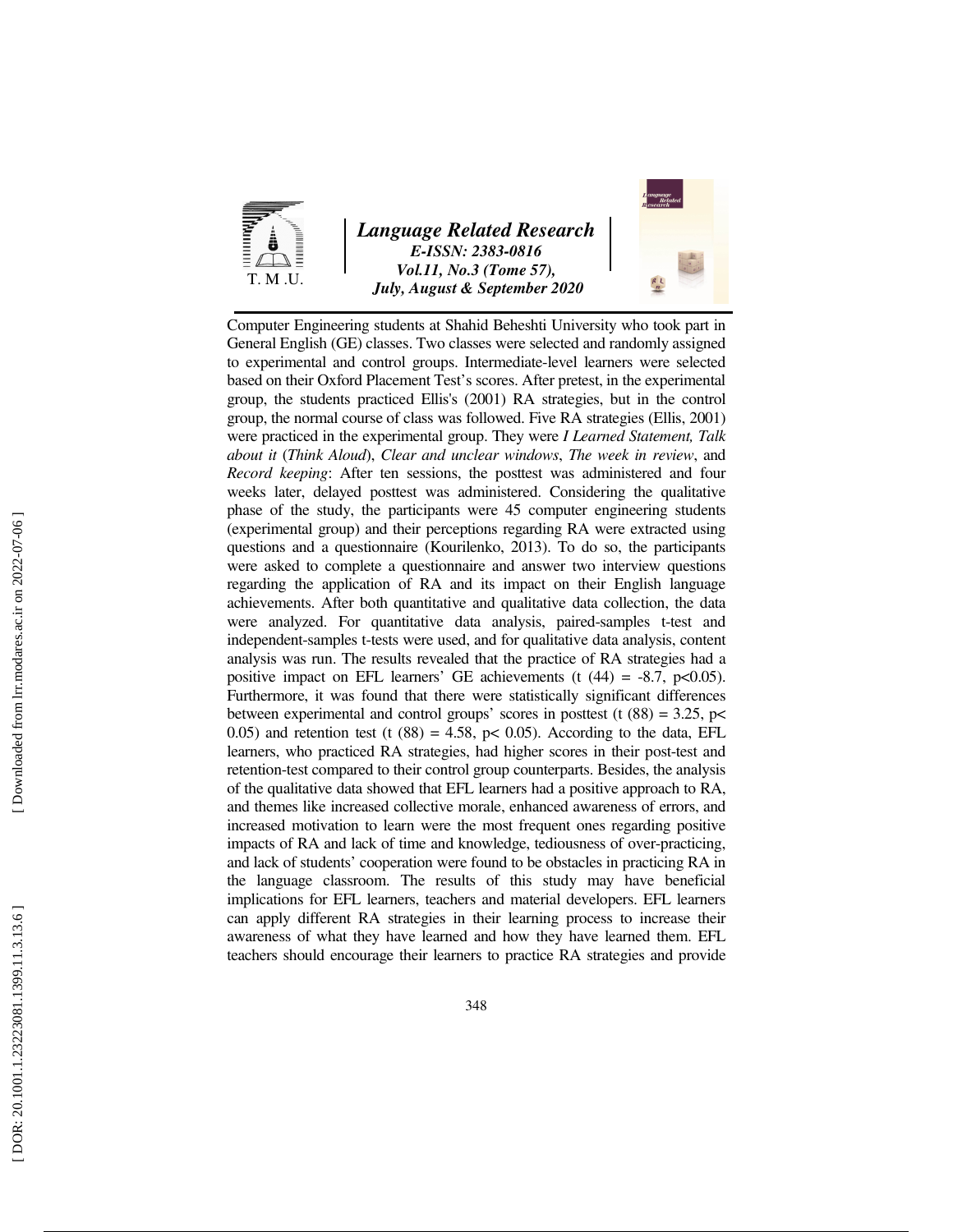

them with appropriate feedback to help them improve their learning. Finally, EFL material developers can insert activities in the books and educational materials which trigger students' reflection. Moreover, they can design activities which motivate learners to write reflective journals and record their scores in order to follow the way of their progress. Overall, this study revealed that practicing RA strategies are beneficial in language classroom and EFL learners have positive attitudes toward it. It is noteworthy to state that this is the first study conducted in Iran considering the implementation of RA and its effectiveness in the language classroom. It is hoped that it paves the way for further research in the realm of RA in Iran.

**Keywords:** Reflective assessment; Metacognitive strategies; EFL learners, Teachers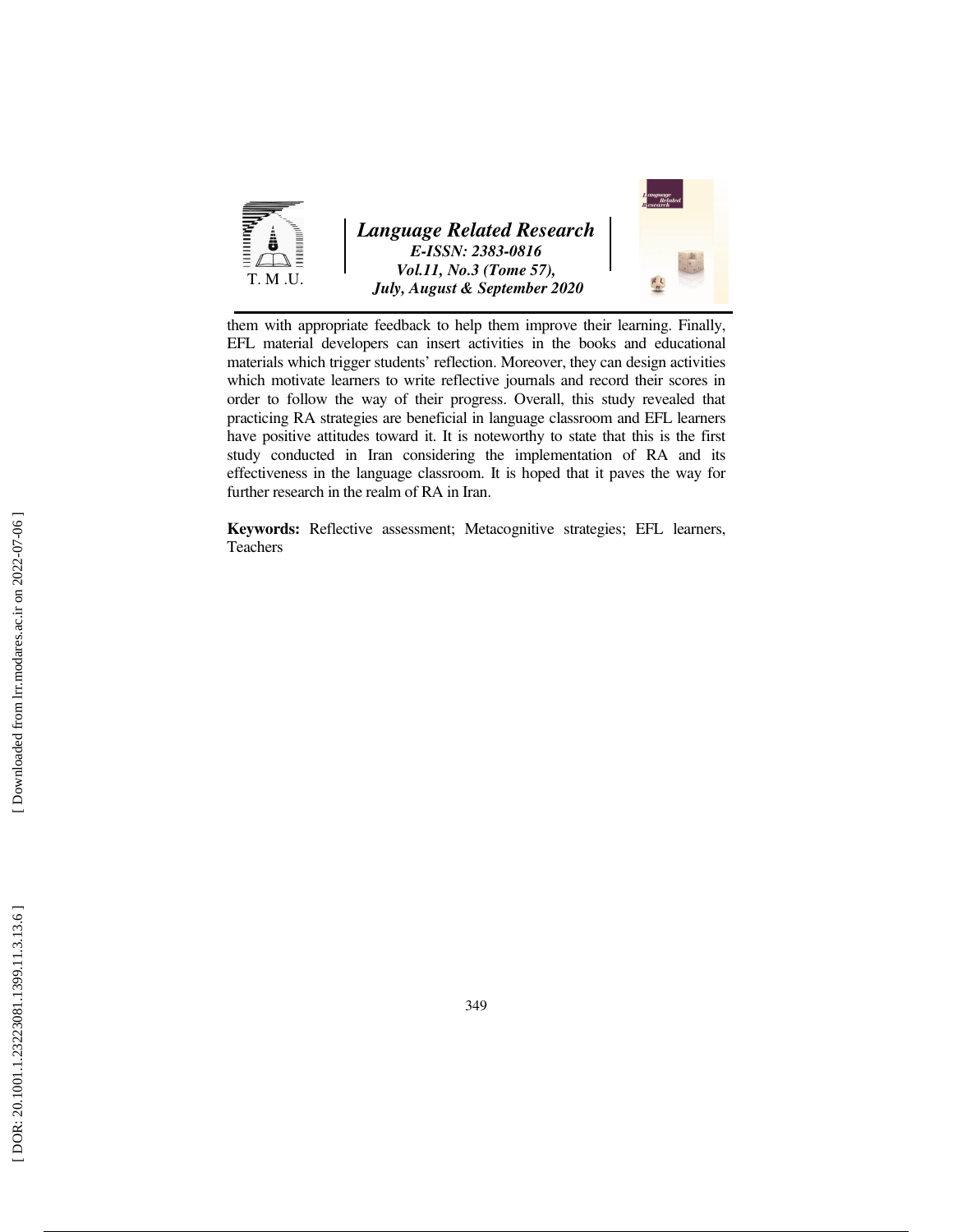

# درك و تمرين ارزيابي تأملگرايانه توسط فراگيران زبان انگليسي و تأثير آن بر دستاوردهاي زبان عمومي آنها

رؤيا وفائىمهر<sup>י</sup>، ساسان بالغىزاده<sup>؟</sup>\*

۰. دانشـجوی دکتری آموزش زبان انگلیسی، دانشگاه شـهید بهشتی، تهران، ایران. . دانشيار گروه زبان و ادبيات انگليسي، دانشگاه شهيد بهشتي، تهران، ايران. 2

دريافت: 12/ 02/ 99 پذيرش: 25/ 03/ 99

#### چكيده

هدف مطالعهٔ حاضر، بررسی نقش اجرای استراتژیهای ارزیابی تأملگرایانه و درک دانشجویان زبان انگليسي از آنهاست. شركتكنندگان مرحلة كمي ، 90 دانشجوي رشتة مهندسي كامپيوتر در دانشگاه شهيد بهشتي بودند كه در كلاسهاي زبان عمومي شركت كردند . دو كلاس انتخاب و بهصورت تصادفي به دو گروه آزمايش و كنترل تقسيم شدند. فراگيران سطح متوسط بر اساس نمرة Test Placement Oxford انتخاب شدند. پس از پيشآزمون، دانشجويان گروه آزمايش، استراتژيهاي ارزيابي تأملگرايانه ,Ellis( (2001 را تمرين كردند، اما در گروه كنترل، روند عادي كلاس انجام . شد پس از ده جلسه، امتحان پس آزمون و با فاصلة 4 هفتهاي آزمون حفظ برگزار شد. در مرحلة كيفي، 45 دانشجو (گروه آزمايش) انتخاب شدند و برداشت آنها از ارزيابي تأمل گرايانه با استفاده از سؤالات و پرسشنامه (Kourilenko, 2013) استخراج شد. براي تحليل دادههاي كمي، از آزمونهاي تي وابسته و تي مستقل استفاده شد و براي تحليل دادههاي كيفي، از تحليل محتوا استفاده شد. نتايج نشان داد كه تمرين استراتژيهاي ارزيابي تأملگرايانه تأثير مثبتي بر نمرات پسآزمون و آزمون حفظ فراگيران دارد. تحليل دادههاي كيفي نشان داد كه فراگيران زبان انگليسي، رويكرد مثبتي نسبتبه ارزيابي تأملگرايانه دارند و افزايش روحية جمعي، آگاهي نسبتبه خطاها، و افزايش انگيزة يادگيري بهمنزلة پرتكرارترين موارد سودمندي و نداشتن زمان و دانش كافي، خستهكننده بودن تكرار مطالب و عدم همكاري برخي دانشجويان بهمنزلةموانع ارزيابي تأملگرايانه مطرح شدند. نتايج اين مطالعه ممكن است پيامد*ه*ای مفيدی برای يادگيرندگان و معلمان زبان انگليسی و طراحان<br>مواد درس*ي* داشته باشد.

**واژههای کلیدی**: ارزیابی تأملگرایانه، استراتژیهای فراشناختی، یادگیرندگان زبان انگلیسی، معلمان.

ــــــــــــــــــــــــــــــــــــــــــــــــــــــــــــــــــــــــــــــــــــــــــــــــــــــــــــــــــــــــــــــــــــــــــ

E-mail: s\_baleghizadeh@sbu.ac.ir :مقاله مسئول نويسندة\*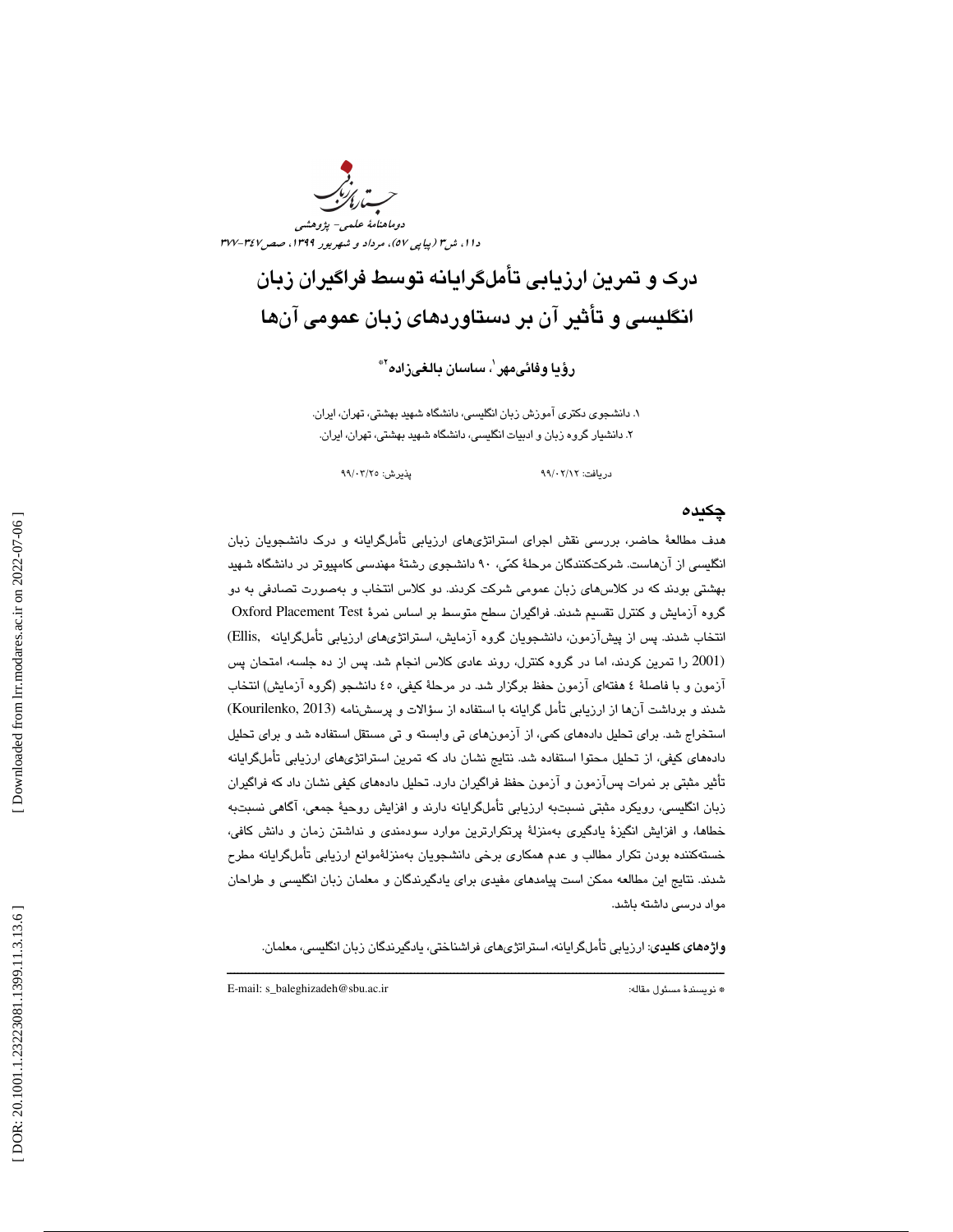ري ارزي*ابي تأمل گرايانه...*. چ<mark>ي</mark> تأمل *گرايانه...*. چي استفاده است.<br>**پس در**كتر در كار دركتر بين استفاده است. دركتر بين استفاده استفاده استفاده استفاده استفاده استفاده استفاده استفاده

# . مقدمه 1

بهتازگی، تأمل` و تفکر تأملگرایانه`، بهمنزلهٔ موضوع مهمی در آموزش مطرح شده است. جان ديويي شايد بيش از هر نظريهپرداز ديگري، در بسياري از آثار منتشرشدة خود ، دربارة اهميت تأمل در چرخة يادگيري بحث كرده است. وي تفكر تأملگرايانه را در كتاب چگونه فكر ميكنيم به اين صورت معنا ميكند كه تفكر تأملگرايانه (( ملاحظة فعال و مداوم و دقيق هرگونه اعتقاد يا دانش فرضی است که در پرتو زمینههایی که از آن حمایت میکند نتیجهگیریهای متفاوت ارائه -مي »كند (9 1993: ,Dewey(. انديشههاي ديويي درمورد تفكر تأملگرايانه، اساس ارتباط بين تأمل و يادگيري در آموزش مدرن را پايهگذاري كرده است .

 با توجه به اهميت ارزيابي و با پيشرفت در اين حيطه و اشتياق براي ارزيابي تكويني 3 ، مدرسان در حال جستوجوي تكنيكهاي جديد براي افزايش يادگيري و پيشرفت تحصيلي دانش- آموزان هستند. ارزيابي تكويني خلاف ارزيابي جمعٖبندي<sup>؛</sup> باعث افزايش تجربيات كلاس*ي* دانش-آموز ـ محور شد و بر روي بررسي دانشآموزان از روند كار و انديشهٔ آنها تمركز داشت. بر اين اساس، استفاده از استراتژيهاي فراشناختي ْ و فرايندهاي تأملگرايانه در حال حاضر توسط افراد جامعة آموزشي با قاطعيت مورد بررسي قرار ميگيرد و اين استراتژي ها تراز قابل اعتمادي در تنظيم كلاس در سطح جهاني را ترسيم ميكنند .

مبانی نظری برای فراشناخت<sup>٦</sup> و ارزیابی تأملگرایانه عمیق و گسترده است. با وجود این واقعيت كه فلاول<sup>√</sup> (1979) اولين كسى بود كه از واژهٔ فراشناخت استفاده كرد. ايدههاى تأمل درمورد تفكر (Costa, 2001) و تأمل اساساً قبل از كار او وجود داشت. اخيراً، فراشناخت و ارزيابي تأملگرايانه^، زيربنای نظری خود را از روانشناسی شناختی `، که بررسی مسیرهای تفكر و پردازش دادههاى افراد است، استخراج مىكند. ساختارگرايي<sup>۱۰</sup> با تأكيد بر واقعيتها و پيامدهاي ايجادشده، به همين ترتيب بر فرايندهاي فراشناختي نيز تأثير ميگذارد. طبق گفتههاي فلاول (1979) ، تجربيات فراشناختي به زبانآموزان كمك مي تا كند فرايندهاي يادگيري خود را كنترل كنند. ارزيابي تأملگرايانه (تأملمحور) با تمركز خود بر نظارت و ارزيابي، روشي فراشناختي است. طرفداران ارزيابي تأملگرايانه اين فرضيه را مطرح ميكنند كه زبانآموزان با درنظر گرفتن چيزهاي ي كه در حال يادگيري آن هستند و نحوة يادگيري آن ها همراه با تفكر و تأمل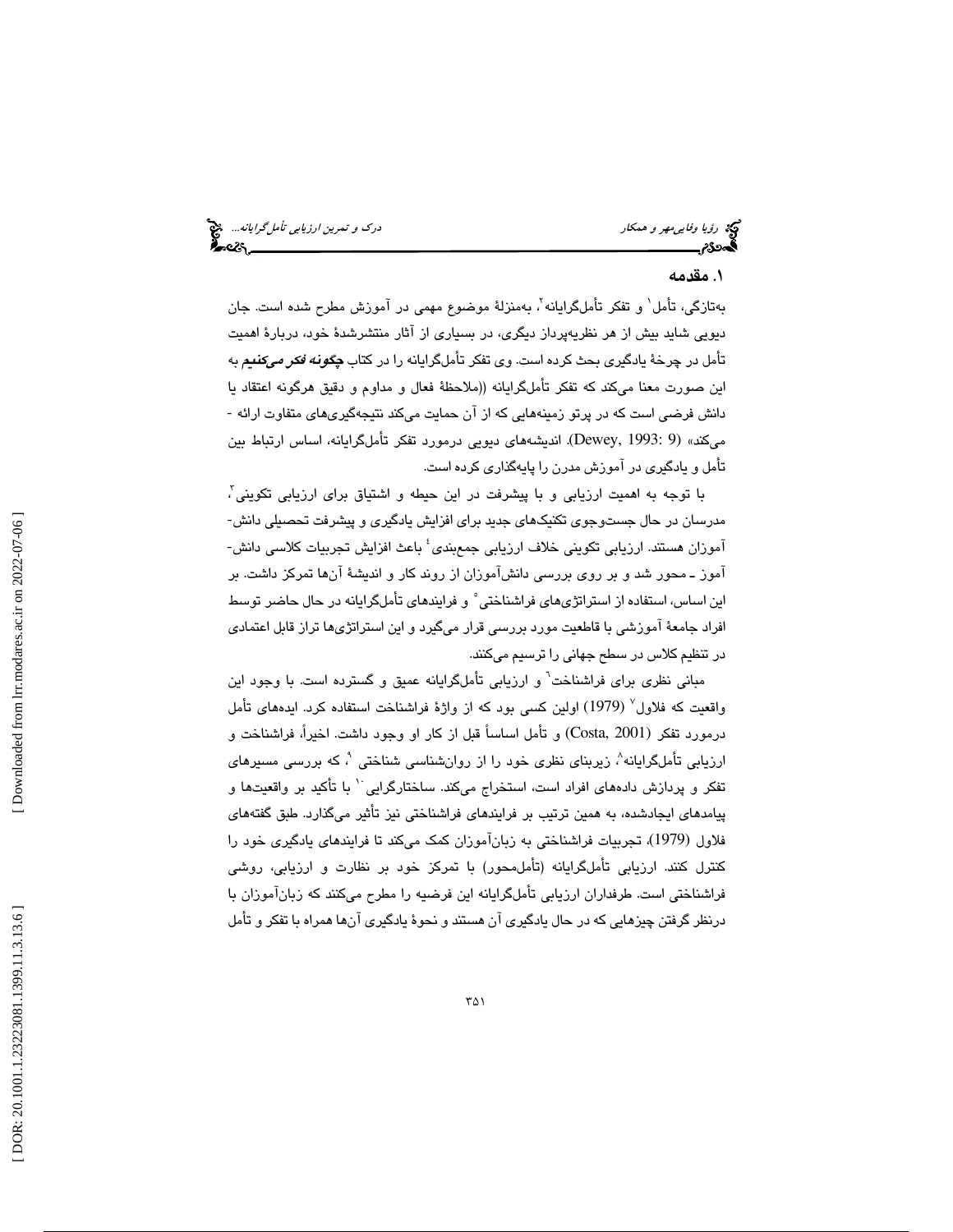موفقترند (2001 ,Ellis(. بر اين اساس، مطالعات بسياري درمورد استفاده از ارزيابي تأمل- گرايانه در ارتقاي پيشرفت دانشآموزان وجود دارد ,Bianchi, 2007; Bond, 2003, Yang (2016 ,Tian &Chan ,Alast van . ( با بررسي نقش ارزيابي تأمل گرايانه در يادگيري دانش- آموزان، مشخص شد كه ارزيابي تأملگرايانه مفهومي نوپاست كه به اندازهٔ كافي در مطالعات پوشش داده نشده است. علاوه بر اين، بسياري از مطالعات درمورد اثربخشي ارزيابي تأملگرايانه در حوزههايي غير از آموزش زبان مانند رياضيات، زيستشناسي و غيره بود. از اين رو، با توجه به موارد ذكرشده، عدم تحقيق در اين بخش و درنظر نگرفتن ادراك فراگيران درمورد ارزيابي تأملگرايانه، نياز به اين مطالعه احساس ميشود. براي برطرف كردن اين شكاف، محققان، نقش اعمال استراتژیهای ارزيابی تأملگرايانه توسط زبانآموزان انگليسي'' در پيشرفت زبان انگليسي خود را مورد بررسی قرار دادهاند. علاوه بر اين، نگرش<sup>۱۲</sup> فراگيران زبان انگليسی درمورد استراتژیهای ارزیابی تأملگرایانه و فواید آنها مورد بررسی قرار گرفت. در این مطالعه، به برخي سؤالات پاسخ داده شده است:

تأثير <sup>14</sup> آموزان EFL <sup>13</sup> دانش 1. اعمال استراتژيهاي ارزيابي تأملگرايانه بر پيشرفتGE دارد؟

 2. بين زبانآموزان EFL كه استراتژيهاي RA را تمرين ميكنند و افراد گروه كنترل، از نظر آماري تفاوت معناداري در نمرات پسآزمون وجود دارد؟

 3. بين زبانآموزان EFL كه استراتژيهاي RA را تمرين ميكنند و افراد گروه كنترل از نظر آماري تفاوت معناداري در نمرات آزمون حفظ وجود دارد؟

. فراگيران زبان انگليسي چه دركي از استفادة استراتژيهاي RA دارند؟ 4

# . پيشينة تحقيق 2

طی دههٔ گذشته استراتژیهای ارزیابی جایگزین به بخش مهمی از بحث درمورد اصلاح و بازسازی آموزش و ارزيابی زبان انگليسی تبديل شدهاند. خلاف تمرکز بيشتر برروی تستهای<br>استاندارد آشنا، بحث و تحقيقاتی گسترش يافته است که شامل ارزيابيهای غيررسمی، مداوم و تشريحي در داخل كلاس ميشود. طبق گفتههاي ويليام و تامپسون (2008)<sup>،</sup> ارزيابي هاي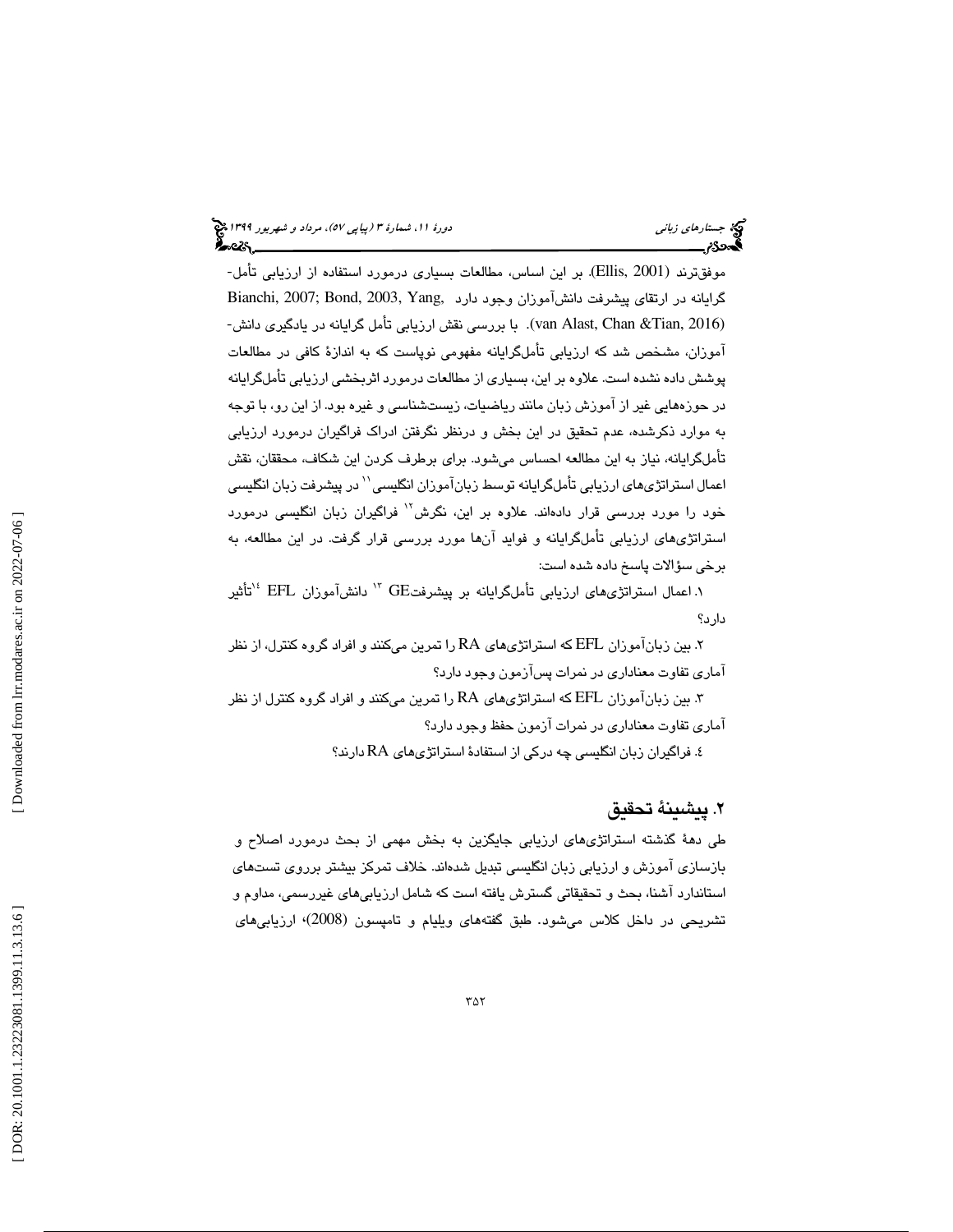آموزشي سه كاركرد مهم دارند: پشتيباني از يادگيري سازنده، تأييد دستاوردها يا پتانسيلهاي<br>افراد (ارزيابي جمعېندي) و ارزيابي كيفيت مؤسسات يا برنامههاي آموزشي. اولين كاركرد، پشتیبانی از یادگیری یا ارزیابی سازنده است که سزاوار توجه بیشتر جامعهٔ آموزشی است. .به ویژه، چگونگی اعمال این ارزیابی تشریحی یکپارچه در تجربهٔ تدریس و یادگیری، توجه بیشتری<br>به این حوزه جلب کرده است (Ellis, 2001).

يكي از انواع ارزيابيهاي سازنده، ارزيابي تأملگرايانه است. زيربناي ارزيابي تأملگرايانه بر اساس فراشناخت و استفاده از آن در فرايند آموزش و ارزيابي كلاسي است. فراشناخت به معناي واقعي كلمه به معناي تفكر پس از كاري است و به اين معنا بازتاب تجربه را نشان مي $\iota$ هد. فراشناخت بهمنزلهٔ آگاهی از الگوهای تفکر فرد، ویژگیها و فنون یادگیری تعریف شده است(Schneider et al., 1986) و معمولاً از آن بهمنزلة «فكر كردن در مورد فكر كردن» ياد ميشود ( 2001 ,Costa(. اصطلاح فراشناخت، توسط جان فلاول وارد ادبيات روانشناسي آموزشي شد تا خودآگاهي درمورد حالات و فرايندهاي شناختي را نشان دهد ,Flavell (1976. فراشناخت به دانش فرد درمورد فرايندهاي شناختي شخص يا هر چيز ديگري كه مربوط به آنها باشد مربوط ميشود. براي مثال، يادگيري اطلاعات مربوط به دادهها. مثلاً اگر توجه داشته باشم كه در يادگيري A نسبتبه B مشكل بيشتري دارم، مشغول فرايند فراشناخت هستم. اگر به نظرم برسد كه قبل از پذيرش آن بهعنوان يک واقعيت، بايد C را دوباره چک کنم، باز هم درگير پديدة فراشناخت شدهام (Flavell, 1976).

فراشناخت با افكار كهن بازتاب همگرا شده است تا مفهوم ديگري به نام ارزيابي تأملگرايانه را ايجاد كند. اين موضوع بيان شده كه تأمل بهمنزلة درك، تلاش براي فهم يك مسئله يا سؤال در زمينة شخصي يا فراتر رفتن از مرحلة يادگيري براي جذب اطلاعات و همانندسازي مفاهيم شخصي است (2003 ,Kember & Leung . (ارزيابي تأملگرايانه در اين مورد، يك سري از فرايندهاي شناختي براي انجام كارهاست كه شامل اين ميشود كه دانشآموزان زمان بگذارند و بهطور مؤثر درمورد پردازشهاي شناختي و فكري براي وظايف، موقعيتهاي يادگيري يا تجربيات خود فكر كنند. هدف از آن، پيشبرد خودارزيابي دانشآموزان در چارچوب برنامههاي درسي است كه قبلاً ياد گرفتهاند ;2007 ,Bianch(.) ,2009Evans بهنظر ميرسد عبارات «فراشناخت» و «ارزيابي تأملگرايانه» بەطور مكرر به جاي همديگر در ادبيات مورد استفاده قرار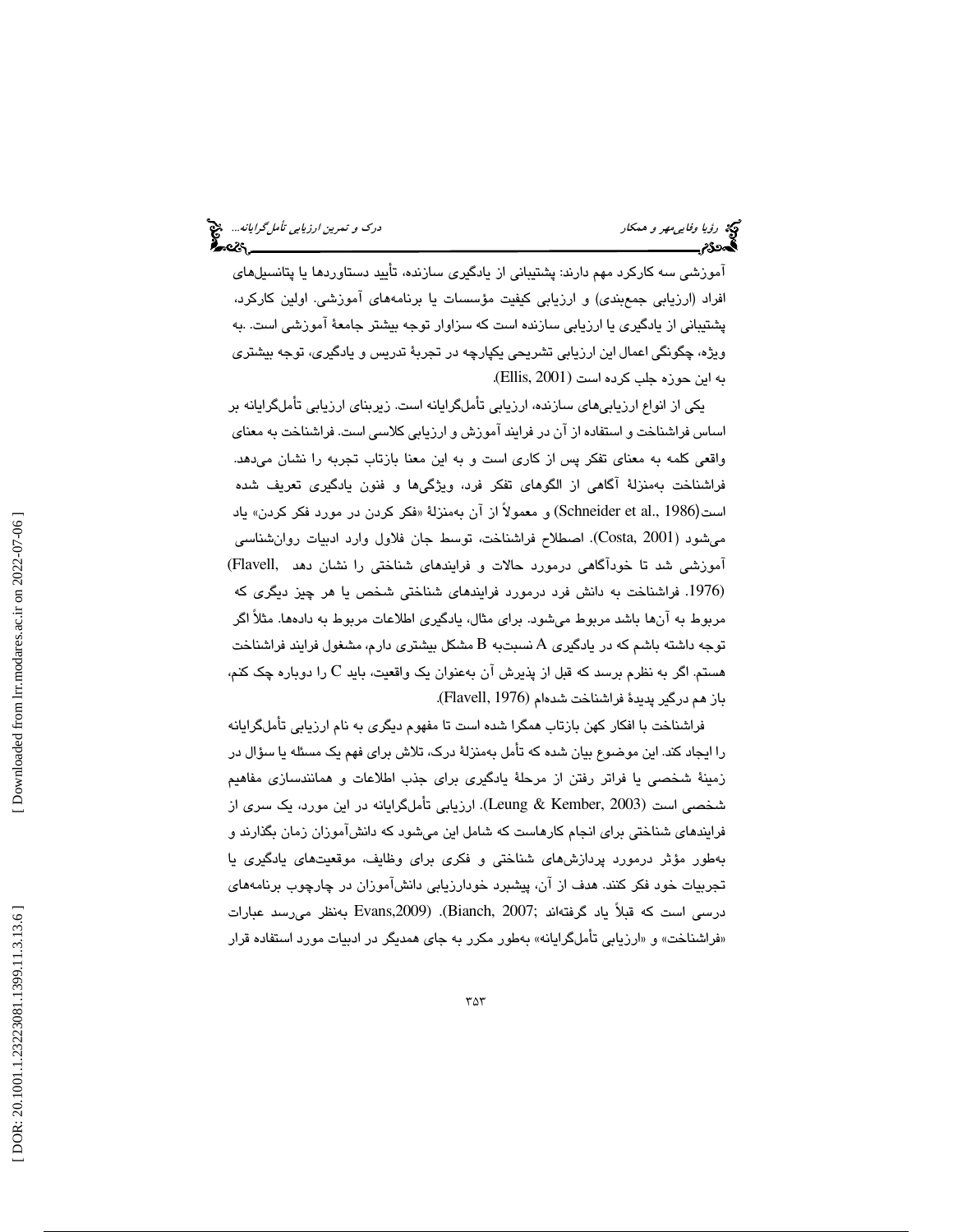گرفتهاند. صرف نظر از نامگذاري، تحقيقات اخير نتايج جالبي را كشف كرده اند كه نشان ميدهد رابطهاي بين شيوههاي ارزيابي تأملگرايانة عمدي و پيشرفت درسي دانشآموزان وجود دارد .(Blank, 2000; Evans, 2000; Zan, 2009)

-1 2 . شناختگرايي و ساختارگرايي به منزلة چارچوب نظري براي ارزيابي تامل گرايانه

از آنجا كه بهنظر مي رسد زمينههاي آموزش و روانشناسي با هم مرتبطاند، تعدادي از محققان به بررسي چگونگي اثرگذاري فرايندهاي ذهني در يادگيري، به ويژه با توجه به بخشي از كاركرد تأمل در يادگيري ميپردازند. روانشناسي شناختي ما به امكان ميدهد كه يادگيري، روشي به رو پيشرفت است كه در آن فراگيران دائما دادههاي جديد به را آنچه ميدانند پيوند ميزنند، و اين روند به صورت ذاتي شامل تأمل است ( 1976 ,Piaget(. به همين ترتيب، تأمل برا ي جذب و جاي- گذاري دادههاي جديد اساسي است. پياژه درمورد رشد شناختي دانشآموزان بحث كرده و سال- هاي نوجواني را مشابه سالهاي مفيد براي استفاده از راهبردهاي RA توصيف كرده است (Piaget, 1976: 351). او همچنين ايدهٔ «انتزاع تأملگرايانه» را ايجاد كرد، كه روشي پيچيده است که با آن بازتاب (تأمل)، به دانشآموزان اجازه میدهد هر دو بخش بصری و مفهومی چیزها یا<br>فرایندها را درک کنند (Piaget, 1976).

كارهاي ويگوتسكي (1978) علاوه بر اين ، رابطة بين تأمل و پيشرفت تواناييهاي تفكر انتقادي را در دانشآموزان لحاظ ميكند. ويگوتسكي گمان ميكرد كه بچه ها در زمان رشد، از تنظيمات بيروني به مقررات داخلي ميرسند و يك ضرورت براي دانشآموزان براي ايجاد آن تغيير، ايجاد ظرفيت تأمل در خود درمورد آنچه آنها ياد گرفتهاند و چگونگي آموختن آن قلمداد مي ( شد 1978 ,Vygotsky(. يك تئوري ديگر دربارة وي گوتسكي، « نقطة مجاورت پيشرفت» (Zone of Proximal Development) يادگيري تدريجي دانشآموزان با استفاده از سؤال از مربي و تأمل دانشآموزان است. از طريق آموزش و با درنظر گرفتن ZPD ، مربيان تواناييهاي نمايان را در دانشآموزان ترغيب ميكنند. زماني كه دانشآموزان وارد نوجواني مي- شوند و معلوم مي شود كه از نظر ذهني آگاهي بيشتري دارند، تأمل تقويت مي شود ( ,Vygotsky 1978). او فرض میکرد که دانشآموزان قادر به انجام مقادیری بیشتر از پردازش شناختی .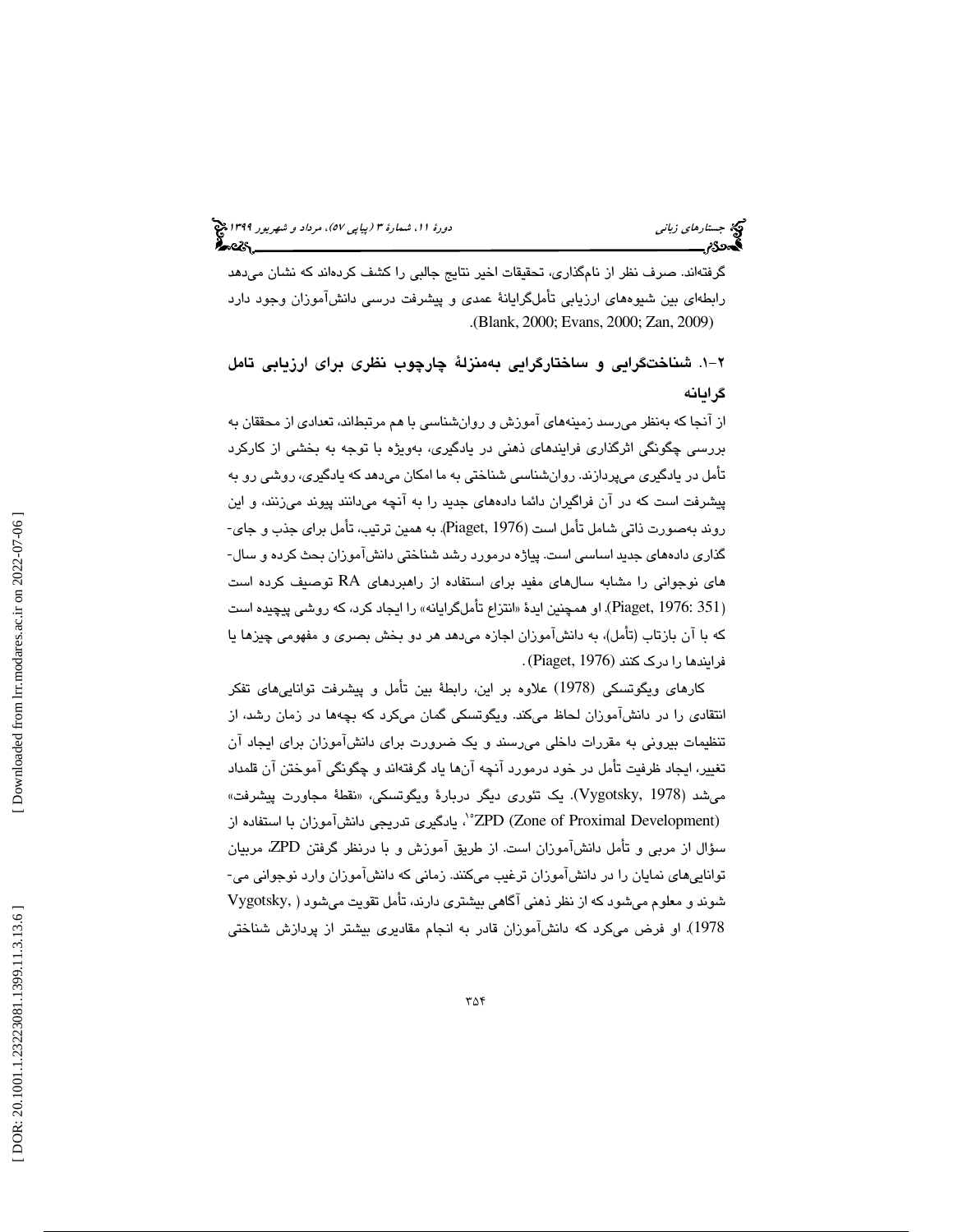هستند، اما براي انجام اين كار، نياز به فرايندهاي شناختي فردي دارند. ساختارگرايي به كمك روانشناسي شناختي با پيشنهاد مسيري كه در آن دادهما پردازش ميشوند، به يادگيري مي-افزايد. پياژه و ويگوتسكي عليرغم اينكه دانشمندان شناختياند، ساختارگرا نيز هستند. آن ها درمورد نحوة يادگيري و مسيري كه بهترين يادگيري در آن ها رخ ميدهد، بحث كردند .

-2 2 مطالعات انجامشده در حيطة ارزيابي تأملگرايانه

افه<sup>\\</sup> (2016) درمورد تأثير استفاده از ارزيابي نمونه كار (يكي از استراتژيهاي تأملگرايانه) بر روي يادگيري زبان خارجي مطالعهاي در يكي از دانشگاههاي تركيه انجام داد. ارزيابي نمونه كار يا پورتفوليو نوعي از ارزيابي خود ـ محور است كه براي چك كردن پيشرفت يادگيرنده بهكار ميرود. نتايج نشان داد كه ارزيابي تأملگرايانه تأثير مثبتي بر يادگيري زبان خارجي داشته و يادگيرندگان نگرش مثبتي نسبتبه استفاده از اين روش ارزيابي داشتند.

يانگ و همكاران (2016) مطالعهاى روى تأثير استفاده از ارزيابي تأملگرايانه و تأثير آن بر افزايش دانش دانشآموزان با سطح نمرات پايين انجام دادند. نتايج نشان داد كه با اعمال ارزيابي تأملگرايانه اين دانشآموزان توانستند با بررسي سؤالات و نظريهها و گفتوگو با همكلاسيها و معلم، مسئوليت يادگيري خود را برعهده بگيرند و روي هدف دانشافزايي تمركز و براي آن تلاش كنند. در تحقیقی جدید، یانگ و همكاران (2020) مطالعهای درمورد روش،هایی برای افزایش دانش و قابليتهاي سطح بالاتر دانشآموزاني با عملكرد ضعيف انجام دادند. روش اين مطالعه، آموزش دانش ـ محور به همراه ارزيابي تأملگرايانه را دربر داشت. تحليل دادهها مبني بر اين بود كه پس از اتمام دوره، دانشآموزان ضعيف قادر بودند كه در گفتمان سودمند شركت كنند. تحليل دادهها نحوة پشتيباني اين روش آموزشي را اينگونه نشان داد: پرسشهاي تأملگرايانه و فراشناخت اجتماعي، گفتمان تأملگرايانه و دانششناسانه، تأمل هدفمند براي رشد جمعي و تأمل فردي و گروهی. بنابراين، اينطور استنباط می شود كه استفاده از ارزيابی تأمل گرايانه برای افزايش<br>دانش دانشآموزان ضعيف سودمند است (Yang, 2019).

در ايران، متأسفانه هيچ مطالعهاي درخصوص ارزيابي تأمل گرايانه و كاربرد آن در آموزش زبان يافت نشد. اگرچه غنیزاده و جاهدیزاده (2017) پرسشنامهای برای سنجش تفکر تأمل-گرايانه و دستاوردهاي علمي دانشجويان ايراني طراحي كردهاند. اساكره و يوسفي (2018) نيز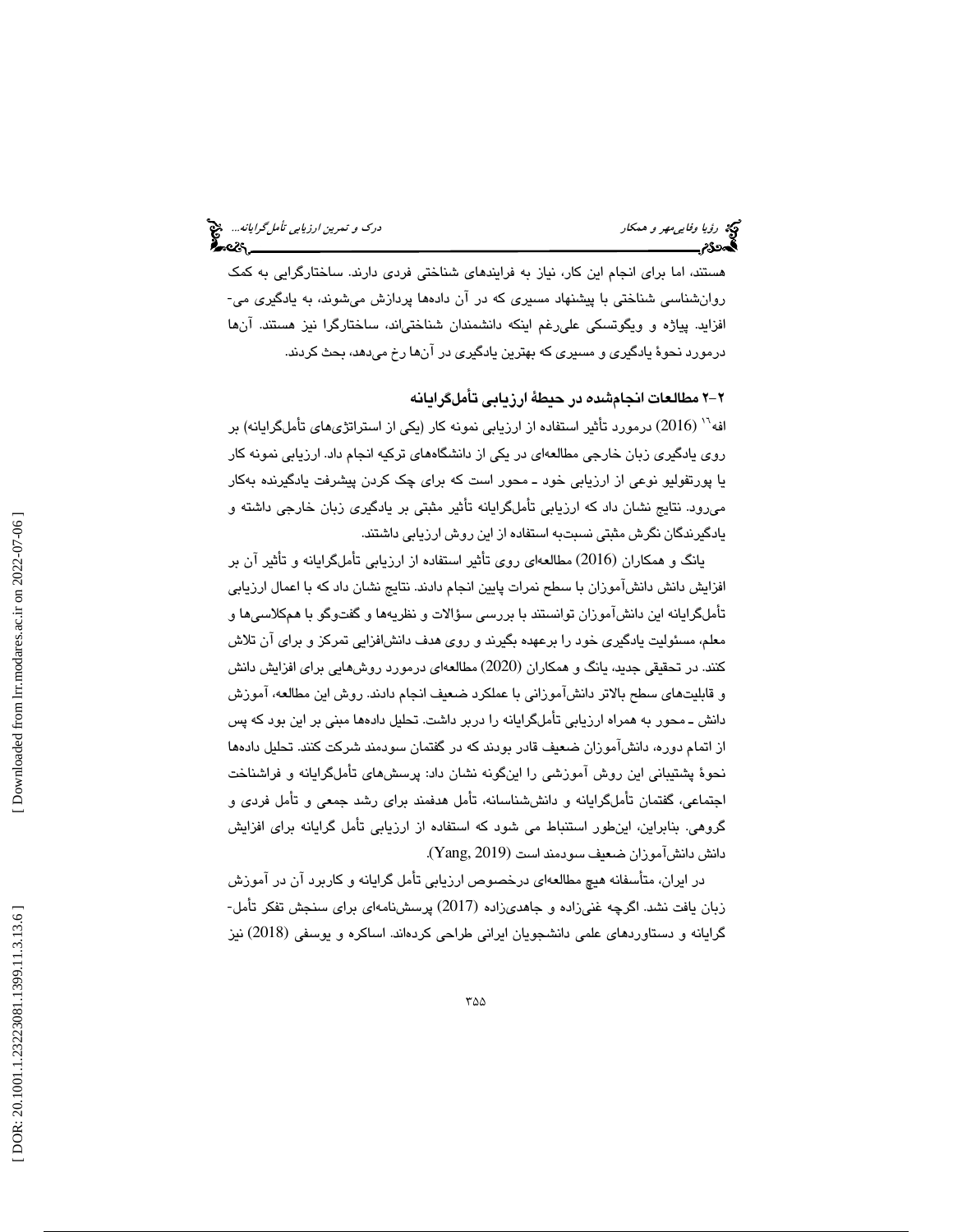در مطالعهاي رابطة بين تفكر تأملگرايانه، عزت نفس، خودكارآمدي و دستاورد علمي دانشجويان زبان انگليسي را مورد سنجش قرار دادند. شركتكنندگان 132 دانشجوي زبان انگليسي در سه دانشگاه سراسري بودند و دادهها از طريق پرسشنامه جمعآوري شد. نتايج نشان داد كه رابطة مثبت و معناداري بين خودكارآمدي، عزت نفس و دستاوردهاي علمي دانشجويان وجود دارد. در حالي كه هيچ رابطهاي بين تفكر تأملگرايانه و بقيه موارد ذكرشده يافت نشد. صباح و رشتچي (١٣٩٥) و مقدم و همكاران (١٣٩٨) مطالعاتي درخصوص استفاده از تفكر تأملگرايانه در بين معلمان زبان انگليسي داشتند كه سودمندي اين نوع تفكر و اثرات مثبت آن بر عملكرد معلمان زبان انگليسي را تأييد ميكند. با توجه به بررسي ادبيات مربوطه و مطالعات ذكرشده، هيچ مطالعهاي مبني بر استفاده از ارزيابي تأملگرايانه و تأثير آن بر پيشرفت فراگيران زبان انگليسي در ايران انجام نشده است. بنابراين، مطالعة حاضر سعي در پر كردن اين شكاف با استفاده از دادههاي كمي و كيفي دارد.

# .3 روش تحقيق

#### -1 3 . نمونة آماري

 در مرحلة اول مطالعه، 121 دانشجوي دختر و پسر در مطالعه شركت كردند. آن ها دو گروه از دانشجويان مهندسي كامپيوتر در دانشگاه شهيد بهشتي بودند كه دورهٔ زبان انگليسي عمومي را گذراندند. دامنهٔ سنی آنها ۱۸ تا ۲۲ سال بود. تمامی دانشجویان به صورت تمامشماری وارد مطالعه شدند، سپس بهطور تصادفي در گروههاي آزمايش و كنترل قرار گرفتند به. منظور همگن- سازي سطح مهارت زباني دانشجويان، تمام دانشجويان در ابتداي دوره، آزمون OPT را امتحان دادند و فقط دانشجويان با نمرة 30 تا 47 به كه عنوان فراگير سطح متوسط بودند، وارد مطالعه شدند. براي هر گروه 45 زبانآموز كه معيارهاي لازم را داشتند، انتخاب شدند. اگرچه ساير دانشجويان با سطح مهارت زباني بالاتر و پايين تر در كلاس ها شركت ميكردند، اما نمرات آن ها وارد فرايند تحليل نشد .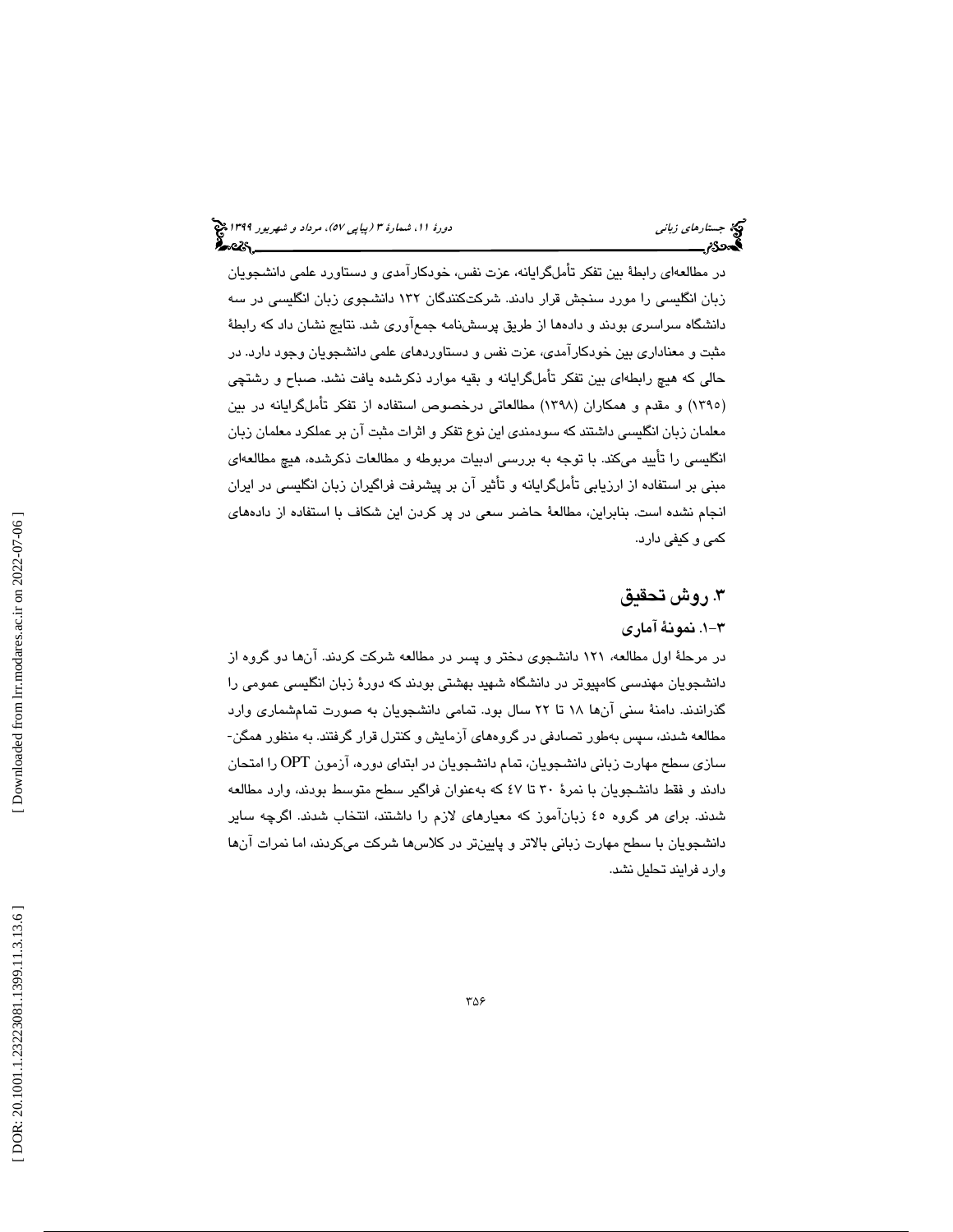ري ر*ؤيا وفايي مهر و همكار درك و تمرين ارزيابي تأمل گرايانه...*. چ<mark>ي</mark><br>پهندي مسلمان دركت بين است.<br>پهندي مسلمان بين الله تأمين الله تأمين الله تأمين الله تأمين الله تأمين الله تأمين الله تأمين الله تأمين الله

# -2 3 . ابزارهاي پژوهش

-1 -2 3 . آزمون تعيين سطح آكسفورد **(OPT(**

آزمون تعيين سطح آكسفورد اصلي در سال 1985 توسط ديو آلن (1985 ,Allen (تهيه شده است. اين آزمون داراي سه بخش است. در قسمت اول، دانش دانشآموزان از دستور زبان مورد بررسي قرار ميگيرد، بخش دوم، دانش واژگان را ارزيابي ميكند و بخش سوم، توانايي نوشتن را بررسی میکند. این آزمون با چارچوب مرجع مشترک اروپایی $\mathrm{(CEFR)}$  مطابقت دارد و می-تواند سطح زبانآموزان زبان از را طريق « توصيفكنندههاي زبان» نشان دهد. بخش نگارش براي صرفهجويي در وقت حذف شد. آزمون داراي 60 سؤال درمورد گرامر و واژگان بود. پس از اجراي آزمون بر اساس كليد، نمرات بر اساس چارچوب تفسير شدند. در اين مطالعه، دانش- آموزاني كه نمرة آن ها بين 30 تا 47 بود، انتخاب شدند؛ زيرا هدف پژوهشگران، بررسي دانش- آموزان سطح متوسط بود .

#### -2 -2 3 . پيشآزمون، پسآزمون و آزمون حفظ

پيشآزمون داراي 42 مورد بود كه مواردي مثل دستور زبان، واژگان ( انتخاب چندگانه پر و كردن موارد خالي)، و درك مطلب را دربر داشت. نمرهٔ كل آزمون ۷ بود. در اين مطالعه از دو آزمون پسآزمون و آزمون حفظ استفاده شد. آزمون اول پس از اتمام جلسات آموزشي و آزمون ديگر پس از گذشت چهار هفته از زمان انجام بررسی برای حفظ مطالب يادگيری انجام شد. ابزار سنجش پسآزمون و آزمون حفظ، شامل ٤٩ سؤال بودند. موارد گرامر، واژگان (انتخاب چندگانه و پركردن جاهاي خالي) و خواندن درك مطلب چند گزينهٔ انتخابي در اين تست وجود داشت. محتواي آزمون با ها مطالب ارائهشده به دانشجويان در طول مداخله مطابقت داشت. نمرة كل هر آزمون 7 بود . آزمونهاي پيشآزمون، پسآزمون و آزمون حفظ توسط محققان و با مشورت تيمي از مدرسان دانشگاه و همچنين كارشناسان حوزة محتوا در خارج از دانشگاه ط راحي شدند . پس از آن براي بررسي روايي و پايايي تستها، مطالعة مقدماتي پايلوت با 30 نفر انجام شد و نتايج بهدست آمده نشان دادند كه تستها روايي و پايايي مناسبي جهت استفاده در مطالعة اصلي دارند.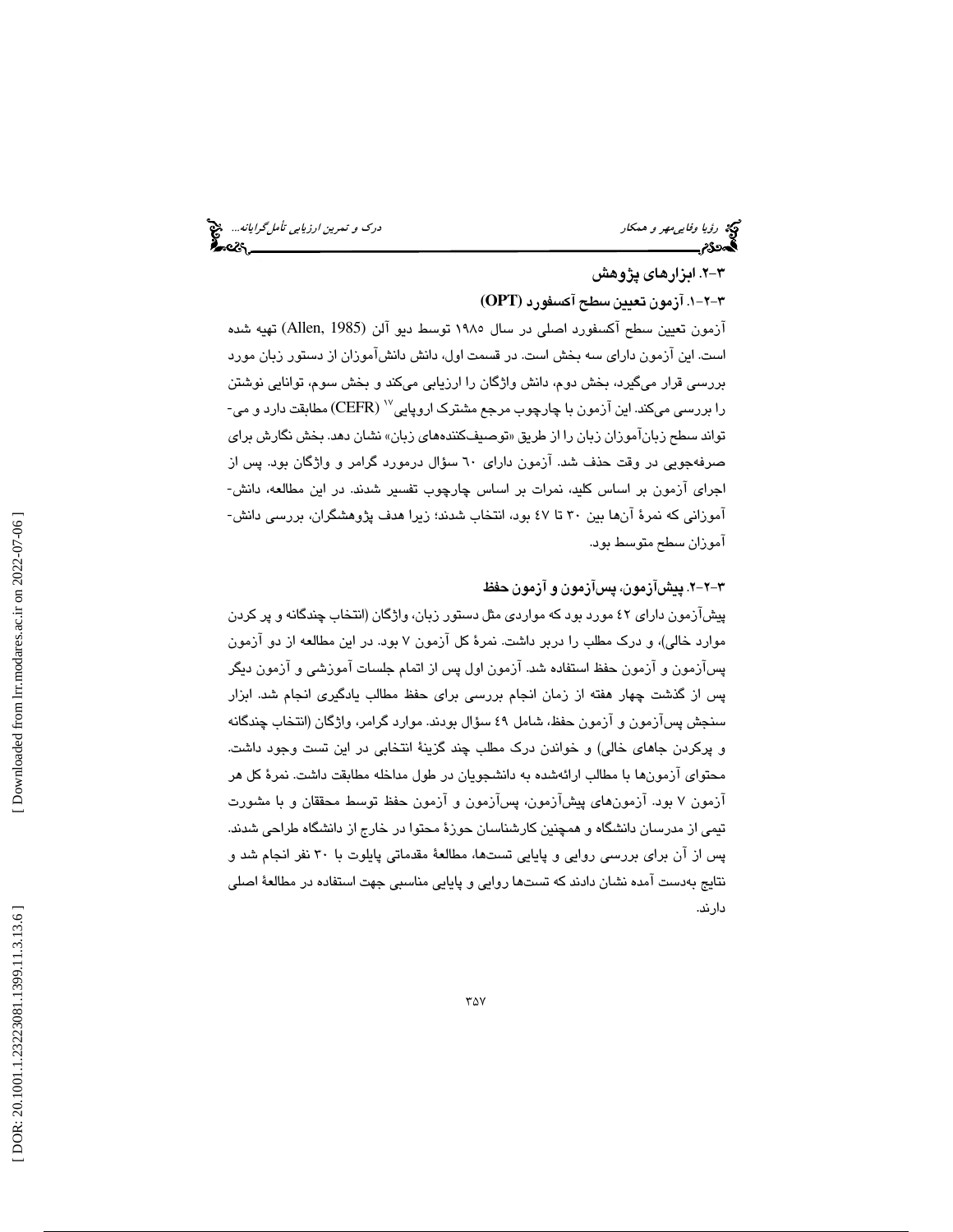-3 -2 3 . پرسشنامة درك فراگيران از استفاده از ارزيابي تأملگرايان ه پرسشنامهٔ درک دانشآموزان از ارزیابی تأملگرایانه که توسط کوریلنکو `` (2013) طراحی شده و داراي هفت سؤال با مقياس ليكرت و يك سؤال نوشتاري است، در اين مطالعه استفاده شد. پرسشنامه سؤالاتی درمورد استراتژیهای ارزیابی تأملگرایانه (بیانیهٔ «من یاد گرفتم»، مرور هفته، نگهداري و ثبت وقايع، پنجرههاي واضح و مبهم، با صداي بلند فكر كردن) و تأثير آنها بر علاقة دانشجويان را دربرداشت. علاوه بر اين، دو سؤال كيفي، درمورد فوايد استفاده از ارزيابي تأملگرايانه و موانع موجود براي تمرين اين استراتژيها مطرح شد.

#### -3 3 . روش كار

در مرحلهٔ اول مطالعه، محققان دو كلاس GE را بهصورت تمامشماري وارد مطالعه كردند و به-طور تصادفي در گروههاي آزمايش و كنترل قرار دادند از. آنجا كه كلاس از ها نظر سطح مهارت ناهمگن بودند، محققان در ابتدا OPT را انجام دادند. دانشآموزان با 37 تا 40 نمرات OPT بر اي شركت در مطالعه انتخاب شدند. اين بدان معناست كه فقط نمرات اين گروه درنظر گرفته و شد نمرات ساير دانشآموزان با سطح مهارت بالاتر و پايينتر ناديده گرفته شدند. در جلسة سوم با توجه به موقعيت مساوي براي هر دو گروه، دانشجويان در آزمون GE به عنوان پيشآزمون در شركت كردند. از جلسهٔ ۳ به بعد، جلسات آموزشي مداخلهاي براي ۱۰ جلسه پيدرپي براي گروه آزمايش اجرا شد. گروه كنترل هيچ دستورالعمل خاصي دريافت نكردند و فرايند كلاسي معمول كلاسهاي زبان انگليسي عمومي (تدريس خواندن، لغت و گرامر طبق سيلابس درسي) دنبال شد. در گروه آزمايش، مجموعهاي از استراتژيهاي RA مورد استفاده قرار گرفت. در ابتدا معلم روش كار را توضيح داد و از زبانآموزان خواست كه دقيقاً آنها را دنبال كنند. بهمنظور ايجاد انگيزه در زبانآموزان براي انجام دقيق وظايف، نمرة پاداش پيشنهاد . شد استراتژيهايي كه در این مطالعه استفاده شدند مبتنی بر مواردی است که توسط الیس (2001) بیان شده است.

١. جملة من ياد گرفتم ``، ٢. گونهاي از تفكر با صداي بلند ``، ٣. پنجرههاي شفاف و نامشخص<sup>۲</sup>' ، ٤. ضبط سوابق<sup>۲٬</sup> ه. بررسی هفته<sup>۲۲</sup>. در گروه آزمایش، استراتژیهای زیر برای جلسهٔ متوالي اجرا شد. در انتهاي هر جلسه، معلم از دانشجويان خواست كه بيانيهٔ «من ياد گرفتم» را بنويسند. به گفتۀ اليس (2001)، اين جملهای از يادگيری شخصی است كه توسط فراگيران در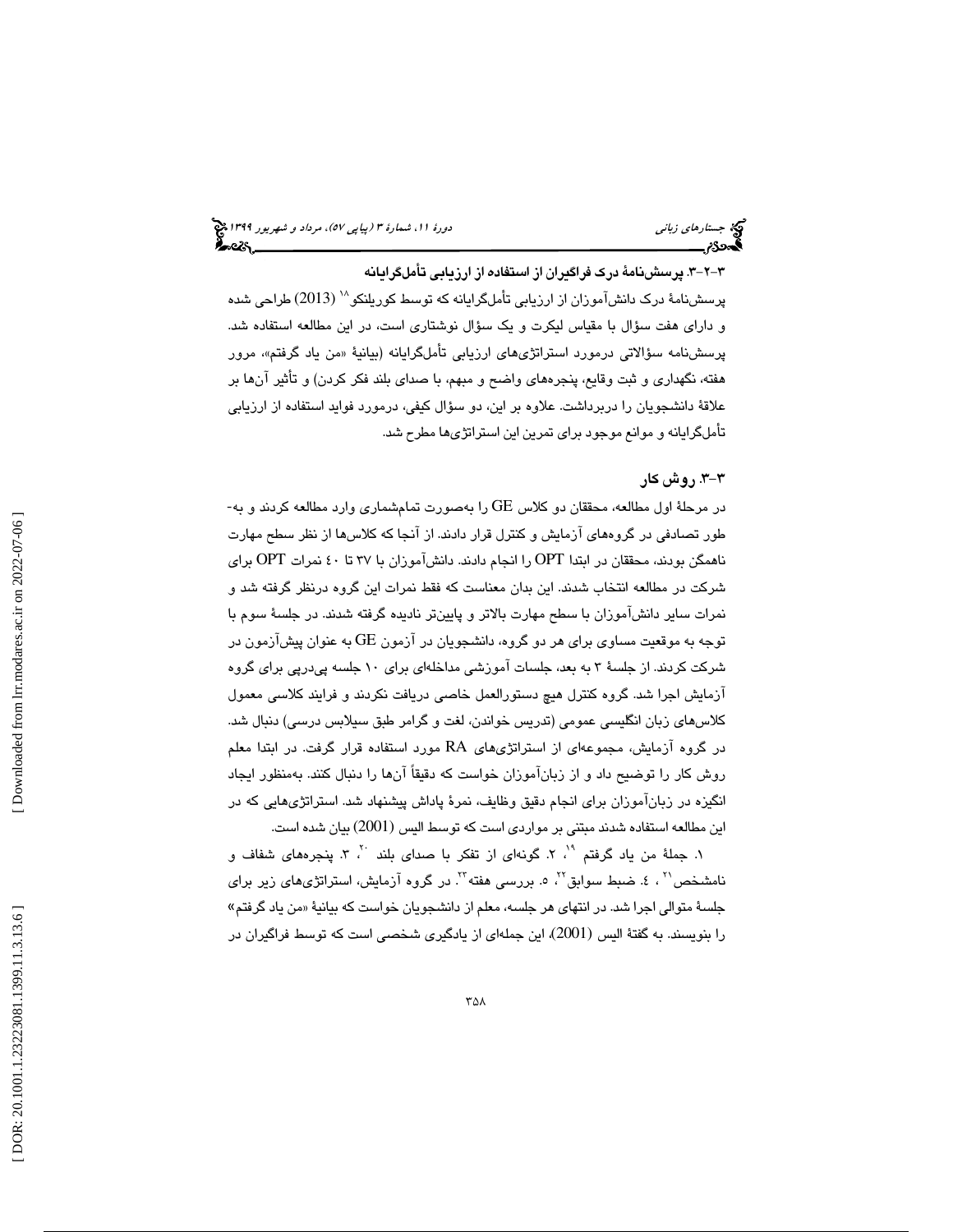هنگام تمام شدن يك درس نوشته ميشود. اين بازتاب فردي دانشآموز درمورد آن چيزي است كه در آن روز در درس ارائه شده است. به دانشآموزان پنج دقيقه فرصت داده تا شد در پايان هر درس، بيانية شخصي آموختهشده را بنويسند كه درپي درخواست معلم بر اهداف يادگيري خاص آن روز متمركز و در پايان هر جلسة كلاس به معلم تحويل داده شد. اظهارات كتبي بعد از هر جلسه توسط معلم ارزيابي ميشد. دومين استراتژي اين بود كه در آن دانشآموزان دربارهٔ آنچه در طي يك جلسه كلاس آموختهاند، صحبت كنند. در آغاز درس روز بعد، معلم پنج دقيقه زمان ميگذاشت تا نمونههايي از اظهارات Learned I روز قبل را كه توسط دانشجويان كلاس نوشته شده بود ارائه كند. معلم بيانيه را با صداى بلند ميخواند و درمورد مطالب جلسهٔ قبل و نظرات موجود در جملهٔ مشترک «من ياد گرفتهام» با دانشجويان گفتوگو ميكرد و به دانشجويان بازخورد ميداد. استراتژي سوم، پنجرههاي مشخص و نامشخص بود كه به دانشجويان، اين امكان را ميداد تا مطالبي را كه در طول جلسه درك كرده و ياد گرفتهاند (پنجرههاي مشخص) و مواردي را كه درک نکردهاند يا درکشان در آن موارد ضعيف بوده است (پنجرههاي نامشخص) را ليست كنند. اين استراتژي بيشتر در پايان درس ها توسط معلم در هنگام توصيف يا تمرين برنامة درسي جديد استفاده ميشد. استراتژي چهارم، بررسي هفته بود. از زبانآموزان خواسته تا شد هر هفته، روز جمعه درخصوص موارد آموخته شدة هفتة گذشته بينديشند و ليستي 3 از تا ٤ ايده يا فعاليت مهم را تهيه كنند. استراتژي پنجم، نگهداري سوابق بود و از دانشجويان خواسته شد كه نمرات كلاسي خود را به همراه نمرات خود در آزمونها ثبت و آنها را بررسي كنند تا شاهد بهبود يا عدم بهبود آن ها باشند . اين استراتژيها در گروه آزمايش بهكار گرفته شدند. سرانجام، پس از ده جلسة آموزشي ، دانشآموزان پسآزمون GE را دادند. يك ماه بعد، آن ها پسآزمون ديگري به را عنوان آزمون حفظ دادند. دادههاي استخراجشده درنهايت، مورد تجزيه و تحليل قرار گرفت . علاوه بر آن در بخش كيفي مطالعه از پرسشنامه و سؤال ,Kourilenko( (2013 براي بررسي درك فراگيران از استراتژيهاي ارزيابي تأملگرايانه استفاده شد. پس از آن، اين موارد تحليل و گزارش شدند.

#### -4 3 . تجزيه و تحليل داده ها

در ابتدا، براي چك كردن نرمال بودن دادهها از تست Wilk-Shapiro استفاده شد و نتايج نشان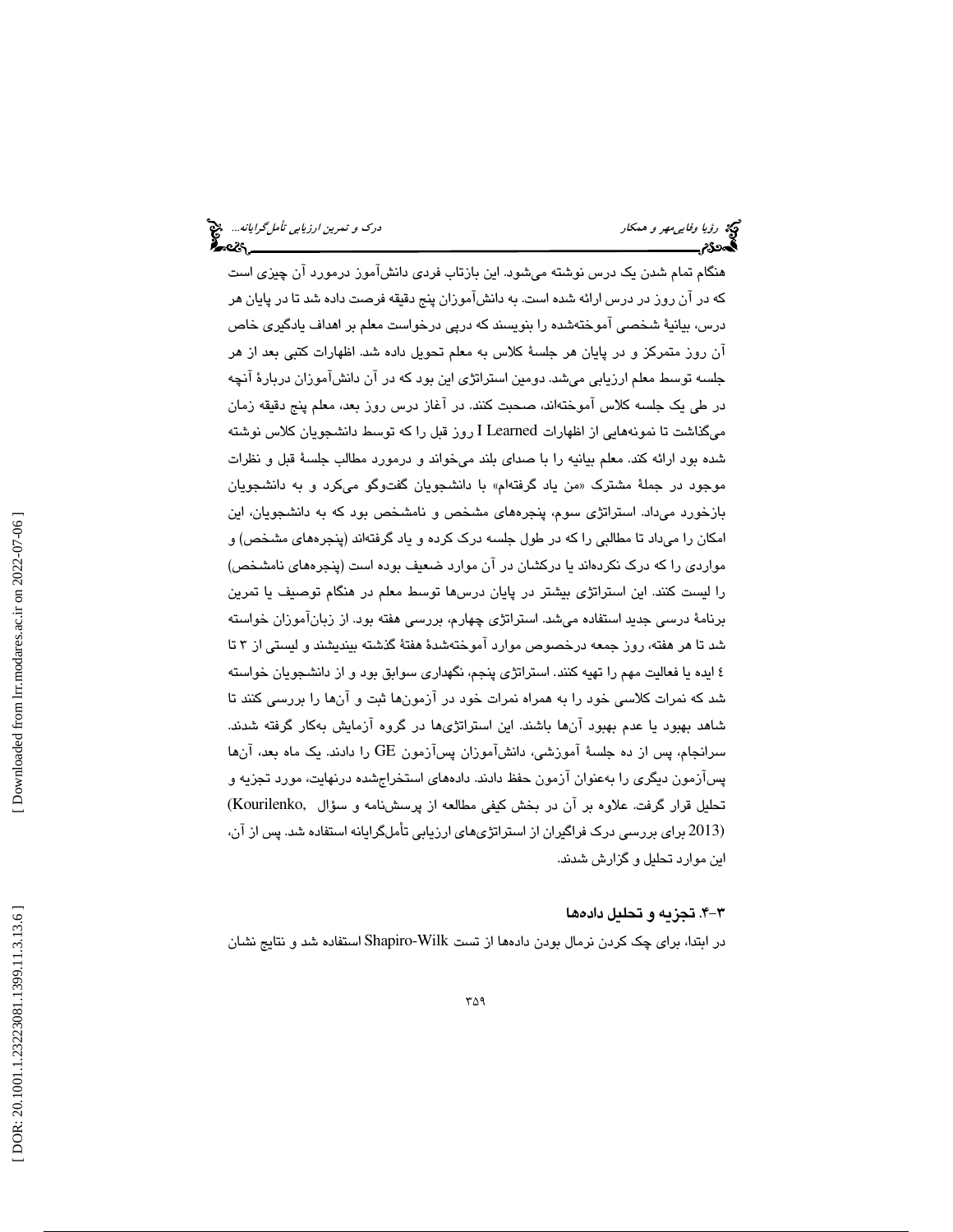# (پياپي 57)، مرداد و شهريور 1399 جستارهاي زباني دورة ،11 شمارة 3

داد كه 0.05<p. پس ميتوان ادعا كرد كه دادههاي كمي، بهصورت نرمال توزيع شدهاند. بنابراين براي تجزيه و تحليل دادههاي كمي در اين مطالعه از تستهاي تي زوجي (وابسته) و تي مستقل و براي قسمت كيفي از تجزيه و تحليل محتوا استفاده شد.

# . نتايج 4

#### -1 4 . پاسخ به سؤال اول

بر اساس جدول ۱، ميانگين پيشآزمون ۶/۸٦ و ميانگين پسآزمون ٦.٢٦ بود. علاوه بر اين، انحراف معيار براي پيشآزمون و پسآزمون به ترتيب ١/١٨ و ٠/٧٢ بود. اين بدان معناست كه دانشجويان در پسآزمون GE بهتر عمل كردند، اما هنوز هم نميتوان ادعا كرد كه آن ها در پسآزمون به طور قابل توجهي بهتر بودند.

جدول 1: دادههاي توصيفي براي گروه آزمايش **Table 1:** Descriptive statistics for experimental group

| گروه آزمایش | ميانگين | تعداد | انحراف معيار      | ً خطاى ميانگين       |
|-------------|---------|-------|-------------------|----------------------|
| پیشازمون    | ٤Λ٦     | ه ٤   | ۸۸.۱              | ۰،۱۷                 |
| پسازمون     | ۲٦.۱    | ه ٤   | $\cdot$ . $V\tau$ | $\cdot$ . \. $\cdot$ |

 از اين رو، بايد با استفاده از آزمون تي زوجي بررسي شود كه آيا تفاوت معناداري وجود دارد يا خير.

| <b>جدول ۲</b> : آزمون تی زوجی برای گروه آزمایش               |
|--------------------------------------------------------------|
| <b>Table 2.</b> Paired-samples t-test for experimental group |

| تفاوت های جفت شده |                             |         |        |                        |                                |                    |               |                           |           |
|-------------------|-----------------------------|---------|--------|------------------------|--------------------------------|--------------------|---------------|---------------------------|-----------|
|                   |                             | ميانگين | انحراف | انحراف<br>$\mathbf{J}$ | فاصلة اطمينان ٩۵درصد<br>اختلاف |                    |               | درجة<br>معناداری اترادی ا |           |
|                   |                             |         | معيار  | ميانگين                | پايين تر                       | بالاتر             |               |                           |           |
| گروه<br>آزمایش    | ا پیش<br>آزمون–<br>پس آزمون | $-1.5$  | ١.٧    | .10                    | $-1.1$                         | $-\lambda \cdot V$ | $-\Lambda$ .V | ٤٤                        | $-1.1.46$ |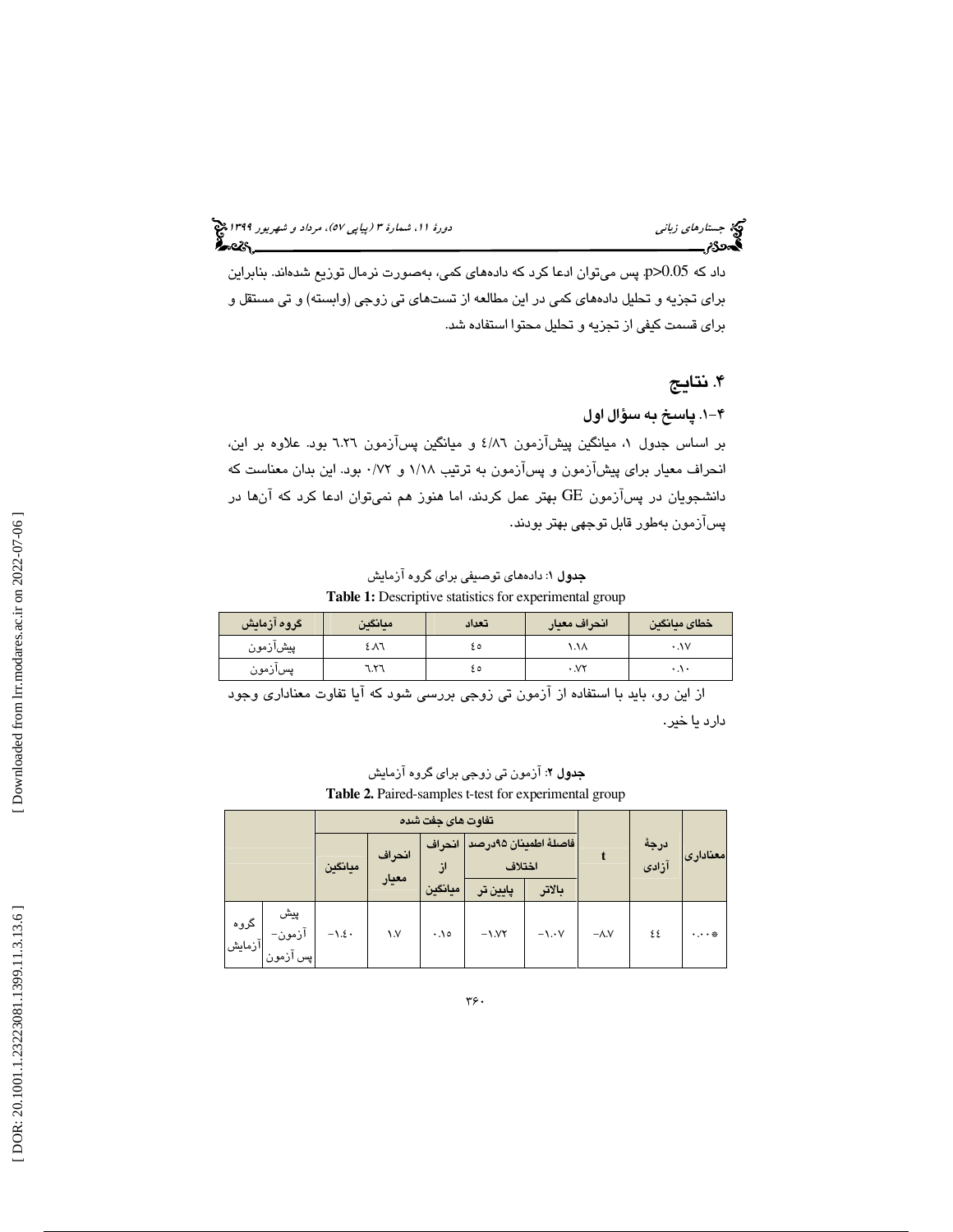ري برزيا *وفايي مهر و همكار درك و تمرين ارزيابي تأمل گرايانه...*<br>**گي**ردگان دركت است.<br>**گيردگان براي تاريخ براي تاريخ براي تاريخ براي تاريخ براي تاريخ براي تاريخ براي تاريخ براي تاريخ براي تاريخ براي** 

براساس نتايج جدول ۲، نتايج آزمون تي زوجي براي نمرات پيشآزمون و پسآزمون نشان داد كه تفاوت آماري معناداري بين نمرات GE يادگيرندگان EFL پس از انجام استراتژيهاي ارزيابي تأملگرايانه وجود دارد (8.7 = p <0.05 · t). بنابراين، فرضيه صفر رد شد. به عبارت ديگر، ارزيابي تأملگرايانه تأثير مثبتي بر نمرات GE دانشآموزان دارد.

-2 4 . پاسخ به سؤال دوم

فرضية دوم اظهار داشت كه بين نمرة پسآزمون گروه آزمايش و كنترل، تفاوت آماري معناداري وجود ندارد. ميانگين براي گروه آزمايش و كنترل (6.26 و 5.74) و انحراف معيار براي اين گروه- ها (0.72 و 0.78) بود.

**جدول ۳**: آمار توصیفی گروههای آزمایش و کنترل در پسآزمون **Table 3:** Descriptive statistics of experimental and control groups' scores in posttest

| گروه   | تعداد | ميانكين       | انحراف معيار        | خطاى ميانكين        |
|--------|-------|---------------|---------------------|---------------------|
| آزمایش | ه ٤   | ۲٦.۱          | $\cdot$ . $V\tau$   | ۰.۱۰                |
| كتترل  | ه ٤   | $0.Y\epsilon$ | $\cdot$ . $V\wedge$ | $\cdot$ . $\cdot$ . |

بر طبق جدول 3، بين ميانگين نمرات فراگيران درگير استراتژيهاي RA و نمرات گروه كنترل تفاوت وجود دارد. براي آزمون معنادار بودن اين اختلاف، يک تست تي مستقل انجام شد. برمبناي نتايج آزمون Leveneبراي نمرات هر دو گروه (0.05<p (فرض برابري واريانسها پذيرفته شد. نتايج آزمون تي مستقل (0.05 >P 3.25,) = 88 (t (نشان داد كه بين ميانگين نمرات دو گروه از نظر عملكرد آن ها در آزمون GE تفاوت معناداري وجود دارد با. توجه به عملكرد زبانآموزان در پسآزمون، دانشجويان گروه آزمايش، در مقايسه با دانشجويان گروه كنترل، در نمرات پس- آزمون خود بهبود نشان دادند .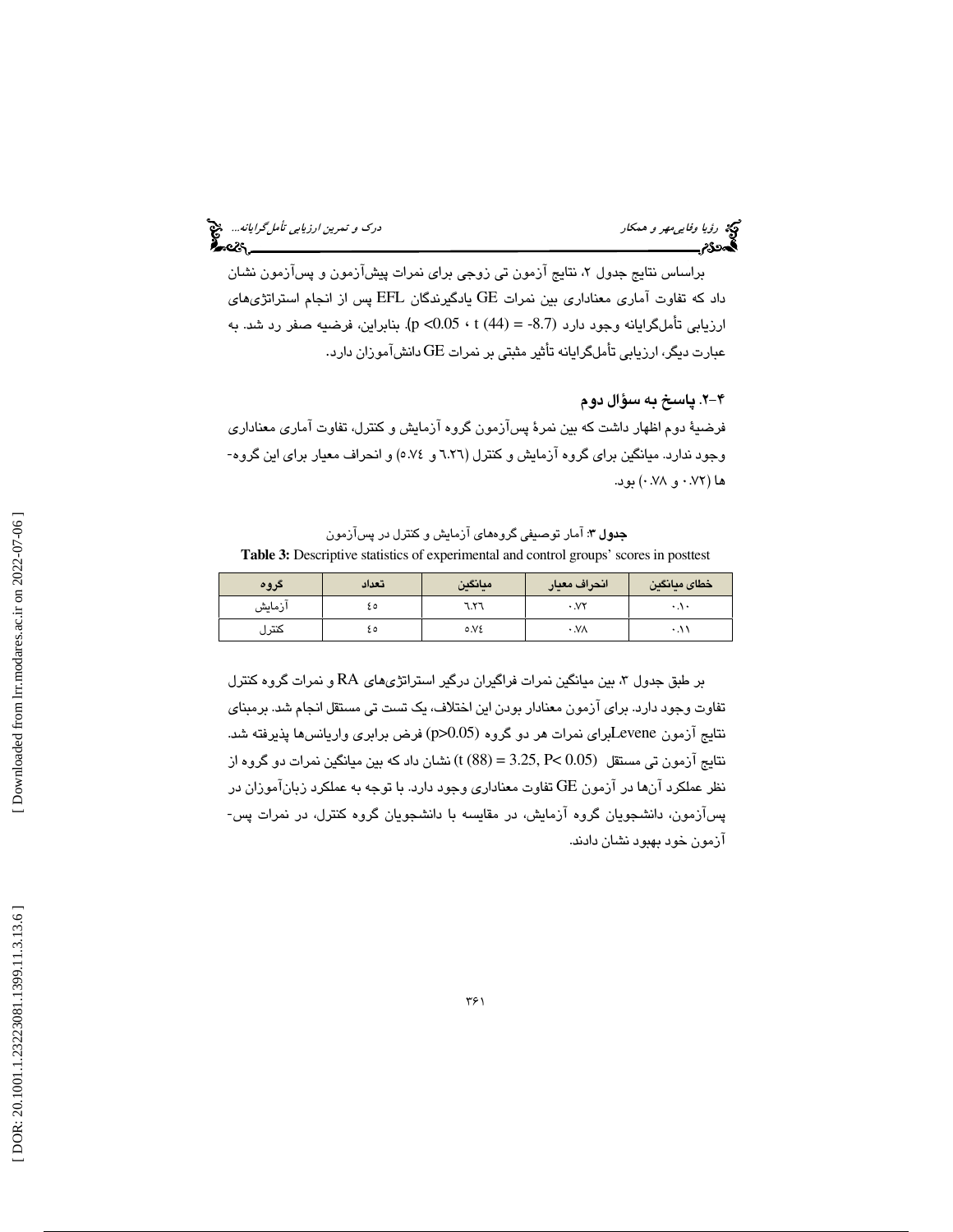(پياپي 57)، مرداد و شهريور 1399 جستارهاي زباني دورة ،11 شمارة 3

جدول 4: آزمون تي مستقل براي مقايسة نمرات پسآزمون **Table 4**: Independent-samples t-test for comparing posttest's scores

|             | هاآزمون لوين براى برابرى واريانس |     |                   |                | ازمون تی برای برابری میانگینها |           |          |                |                                |                                |
|-------------|----------------------------------|-----|-------------------|----------------|--------------------------------|-----------|----------|----------------|--------------------------------|--------------------------------|
|             |                                  |     | امعنادارى         |                | درجهٔ                          | سطح       | اختلاف   | اختلاف<br>خطاى |                                | فاصلة اطمينان ٩٥درصد<br>اختلاف |
|             |                                  |     |                   | معناداری آزادی | مبانگين                        | معيار     | يايين تر | بالاتر         |                                |                                |
| نمر ات      | فرض بر ابر ی<br>واريانس ها       | ٤.٠ | $\cdot \Lambda r$ | Y.Yo           | $\lambda\lambda$               | $\ddotsc$ | ۰.۰۱     | ۰.۱۰           | $\cdot$ . $\mathsf{y}$ .       | $\cdot \Lambda r$              |
| پس<br>ازمون | فرض نابر ابر ی<br>واريانس ها     |     |                   |                | $Y.Yo$ $AV.Ao$                 | ۰,۰۰      | ۰.۰۱     | ۰.۱۰           | $\cdot$ . $\mathsf{Y}$ $\cdot$ | $\cdot \lambda \tau$           |

-3 4 . پاسخ به سؤال سوم :

**جدول ۵:** آمار توصيفي گروههاي آزمايش و كنترل در آزمون حفظ **Table 5:** Descriptive statistics regarding experimental and control group's scores in retention test

| گروه   | تعداد | ميانكين | انحراف معيار | خطاى ميانكين        |
|--------|-------|---------|--------------|---------------------|
| آزمایش | ٤٥    | ۵.۹۲    | $\cdot$ .V)  | $\cdot \cdot \cdot$ |
| كتترل  | ه ٤   | 0.77    | $\cdot$ .V)  | $\cdot \cdot \cdot$ |

 (5.92 بر طبق جدول 5، بين ميانگين نمرات آزمون حفظ فراگيران درگير استراتژيهاي RA) و نمرات گروه كنترل ( 5.23) تفاوت وجود دارد. براي آزمون اينكه آيا اين اختلاف از نظر آماري معنادار است يا خير، يك تست تي مستقل انجام شد.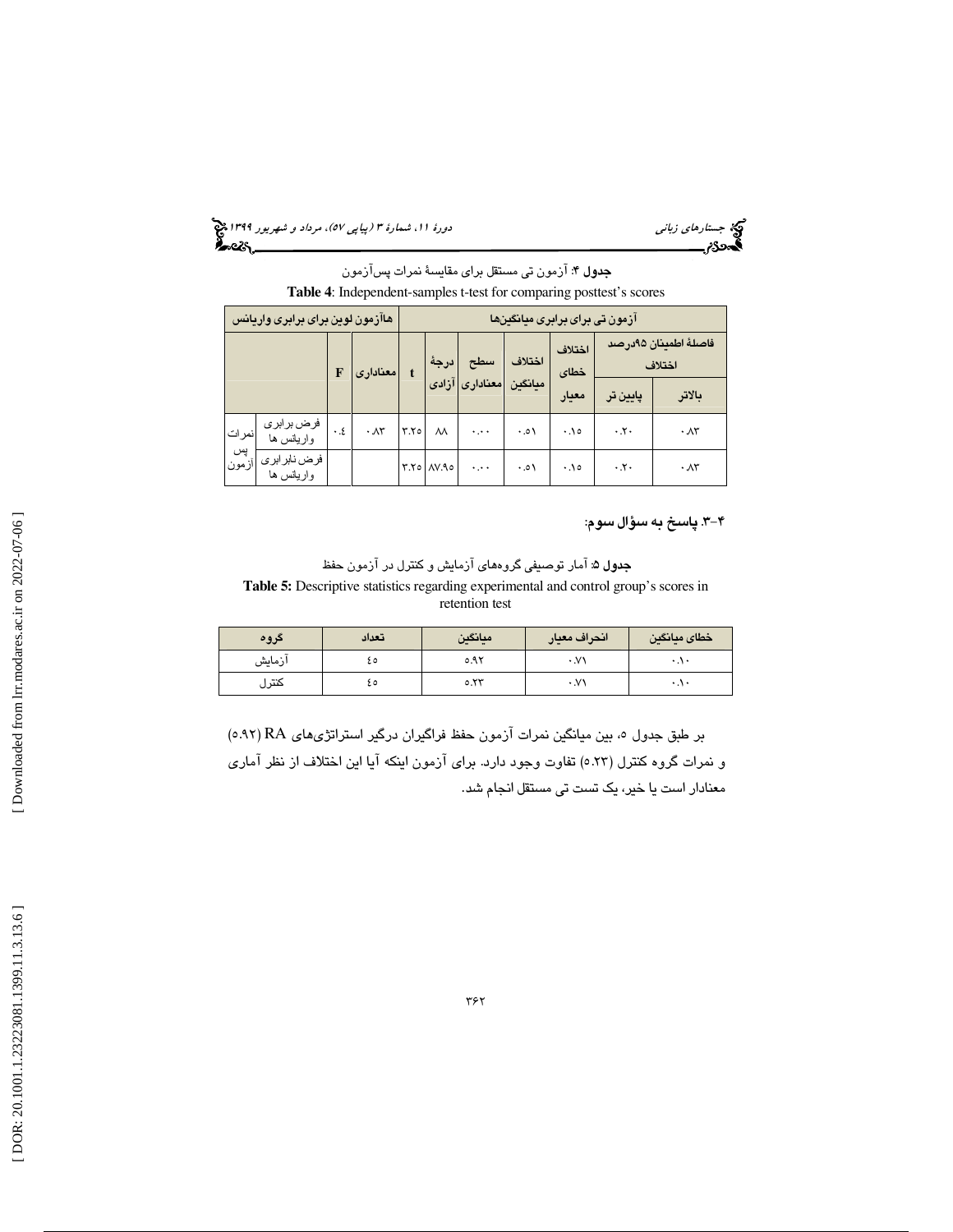ري استفاده و تمرين ارزي*ابي تأمل گرايانه...*. وقع استفاده استفاده استفاده و تمرين ارزيابي ت*أمل گرايانه...*. وقع<br>**الس**مون محمد استفاده استفاده استفاده استفاده استفاده استفاده استفاده استفاده استفاده استفاده استفاده استفاد

جدول 6: آزمون تي مستقل براي مقايسة نمرات آزمون حفظ **Table 6:** Independent-samples t-test for comparing retention test's scores

|                | آزمون لوين براى برابرى واريانسها |            |                                 |                  | ازمون تی برای برابری میانگینها |                         |                      |                |        |                                |
|----------------|----------------------------------|------------|---------------------------------|------------------|--------------------------------|-------------------------|----------------------|----------------|--------|--------------------------------|
|                |                                  |            | امعنادارى                       |                  | درجة                           | سطح                     | اختلاف               | اختلاف<br>خطاى |        | فاصلة اطمينان ٩٥درصد<br>اختلاف |
|                |                                  |            |                                 |                  |                                | ميانكين  معنادارى آزادى | معيار                | پايين تر       | بالاتر |                                |
| نمرات<br>أزمون | فرض برابری<br>واريانس ها         | $F \wedge$ | $\mathcal{M} \cdot \mathcal{M}$ | 2.0 <sub>A</sub> | $\lambda\lambda$               | وورة                    | $\cdot$ . $\sqrt{2}$ | .10            | .59    | $.9\Lambda$                    |
| حفظ            | فرض نابرابری<br>واريانس ها       |            |                                 | ۸۵. ٤            | $\lambda\lambda$               | وورة                    | $\cdot$ . $\sqrt{2}$ | .10            | .59    | $.9\Lambda$                    |

بر مبناي نتايج آزمون Leveneبراي نمرات هر دو گروه (0.05<p (فرض برابري واريانسها پذيرفته شد. نتايج آزمون تي مستقل ( ) 0.05 >P 4.58,) = 88 (tنشان داد كه بين ميانگين نمرات دو گروه در عملكرد آن از ها نظر نمره حفظ، نمرة GE وجود دارد. بنابراين، ميتوان نتيجهگيري كرد تمرين استراتژيهاي RA براي حفظ بلندمدت مواد درسي مفيد است.

#### -4 4 پاسخ به سؤال چهارم

.

براي ارزيابي درك دانشجويان از ارزيابي تأملگرايانه ابتدا از پرسشنامهاي براي آن استفاده شد و سپس از آنان خواسته شد تا مزايا و موانع استفاده از اين روشها را بازگو كنند

**جدول ۷** : نظرات دانشجویان در مورد بهکارگیری استراتژیهای ازیابی تأملگرایانه **Table 7:** EFL learners' perceptions regarding practicing reflective assessment strategies

|  | كاملأ مخالفم مخالفم نظرى ندارم موافقم كاملأ موافقم                                                                                                                                                                                                                                                            |           | استراتژیهای ارزیابی تأملگرایانه                      |
|--|---------------------------------------------------------------------------------------------------------------------------------------------------------------------------------------------------------------------------------------------------------------------------------------------------------------|-----------|------------------------------------------------------|
|  | $(\sqrt{18})V$ $(\sqrt{18})$ $\sqrt{18}$ $\sqrt{18}$ $\sqrt{18}$ $\sqrt{18}$ $\sqrt{18}$ $\sqrt{18}$ $\sqrt{18}$ $\sqrt{18}$ $\sqrt{18}$ $\sqrt{18}$ $\sqrt{18}$ $\sqrt{18}$ $\sqrt{18}$ $\sqrt{18}$ $\sqrt{18}$ $\sqrt{18}$ $\sqrt{18}$ $\sqrt{18}$ $\sqrt{18}$ $\sqrt{18}$ $\sqrt{18}$ $\sqrt{18}$ $\sqrt{$ | $\bullet$ | افزایش انگیزه برای شرکت در کلاس زبان انگلی <i>سی</i> |
|  | $(\sqrt{r})^2$ , $(\circ 7)/5$ , $(\circ 7)/5$                                                                                                                                                                                                                                                                |           | افزایش ایجاد روحیه جمعی در کلاس                      |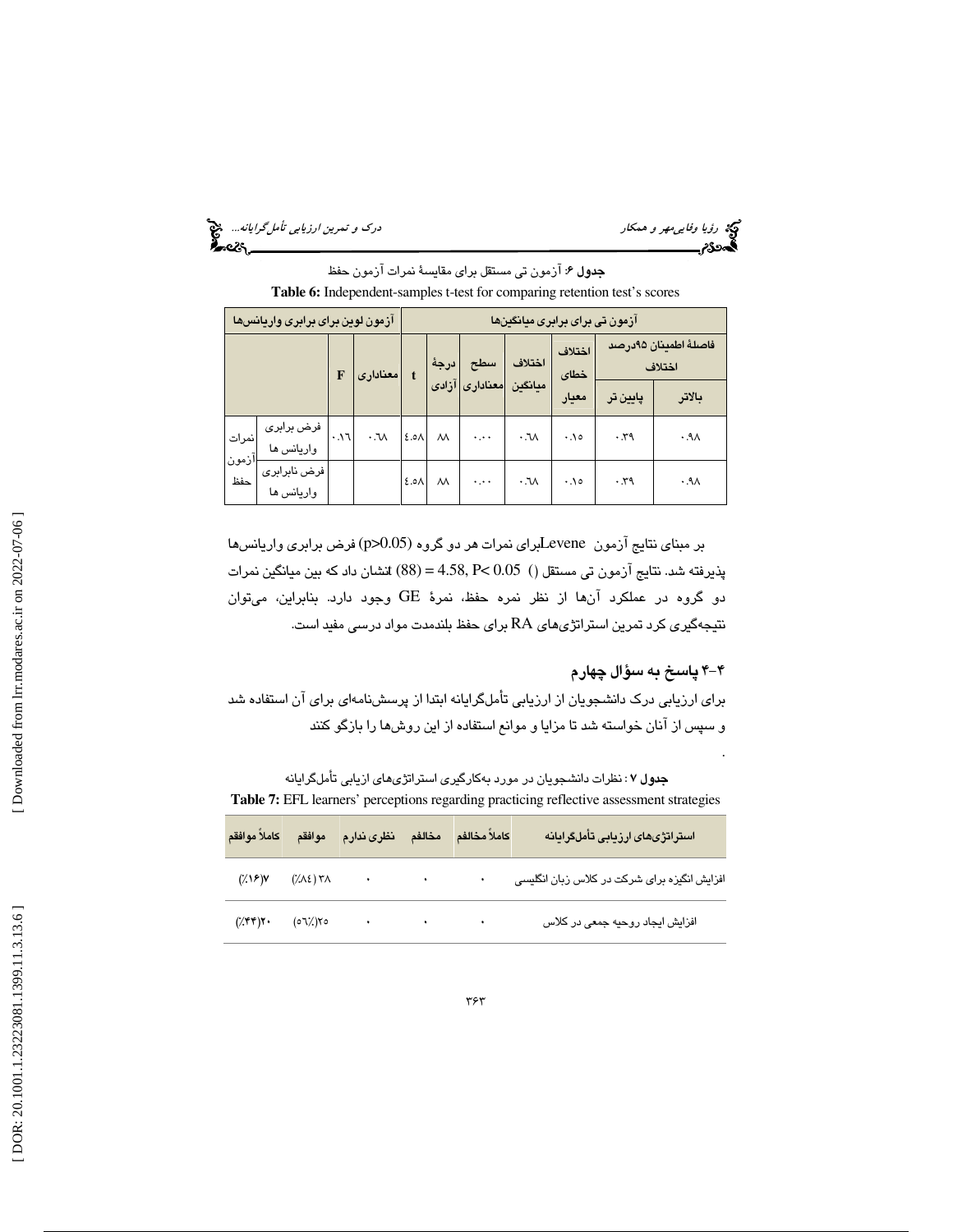| كاملأ موافقم                     | موافقم                                    | نظرى ندارم       | مخالفم                            | كاملأ مخالفم                      | استراتژیهای ارزیابی تأملگرایانه              |
|----------------------------------|-------------------------------------------|------------------|-----------------------------------|-----------------------------------|----------------------------------------------|
| $(\lambda \wedge \mathcal{A})^*$ | $(\lambda \setminus)$ ہ                   | $\sim$ $\bullet$ | <b>Contract Contract</b>          | ٠                                 | ایجاد شوق و انگیزه برای یادگیری زبان انگلیسی |
| $(\sqrt{V}V^*)$ rr               | $(\frac{1}{2}$ $\gamma$ $\gamma$          | $\sim$           | and the state of the state of the |                                   | استراتژ <i>ی</i> «من یاد گرفتم»              |
| $(\sqrt{2})^2$                   | $(XY\wedge)$ $Y\vee$                      | $\sim$           | <b>Contract Contract</b>          | (965)                             | استراتژی «با صدای بلند فکر کن»               |
| $(\sqrt{2\pi})$ ۳۹               | $(\frac{1}{2})^2$                         | $\sim$ $\bullet$ | $(\% \xi)$ ٢                      | $\bullet$                         | استراتژی «پنجرههای واضح/مبهم»                |
| (799)                            | (7.59)                                    | $\bullet$        | $(\%^{\dagger})^{\dagger}$        | ٠                                 | استراتژی «نگهداری و ثبت وقایع یادگیری»       |
| $(7.99)$ ۳۱                      | $(\frac{1}{2}(\Upsilon\Upsilon))\Sigma$ . |                  |                                   | the control of the control of the | استراتژی «مرور هفته»                         |

با توجه به جدول 7 مشخص شد كه تقريباً تمام دانشجويان استراتژيهاي ارزيابي تأمل- گرايانه را مفيد قلمداد كردند. دانشجويان به اين موارد اشاره كردند كه كاربرد اين استراتژيها باعث افزايش انگيزة آنها براي شركت در كلاس و ايجاد روحية جمعي ميشود. با اشاره به استراتژی «من ياد گرفتم …» يكي از دانشجويان اظهار داشت كه نوشتن اين جملات خيلي كمک-كننده بود براي اينكه بعد از هر كلاس مجبور بودم كل درس را دوره كنم و ببينم چه مواردي را یاد گرفتهام. استراتژی «با صدای بلند فکر کن» یا «گرفتن بازخورد از معلم» به دانشجویان این اجازه را ميداد كه از تجربيات معلم و دوستان خود استفاده و مشكلات درسي خود را با گفت- وگو در كلاس حل كنند. درخصوص استراتژي «پنجرههاي واضح/ مبهم» يكي از دانشجويان گفت «كه اين استراتژي بسيار كارساز است چون مثل كلاسهاي ديگر نفهميده از مطلبي رد نميشويم» و يكي از دانشجويان درونگرا و كمصحبت كلاس اينطور بيان كرد كه «استراتژىهاى ارزيابي تأملگرايانه مفيد هستند چون به همه و مخصوصاً دانشجويان كمرو و خجالتي اين امكان را مي- هند كه بدون ترس و با جرئت سؤالاتشان را در كلاس بپرسند». درخصوص استراتژيهاي د «نگهداري و ثبت وقايع» و «مرور هفته» تعدادي از دانشجويان گفتند كه اين استراتژيها به آنها اين امكان را ميدهد كه نقاط قوت و ضعف خود را در خانه مرور و روي آنها كار كنند. علاوه بر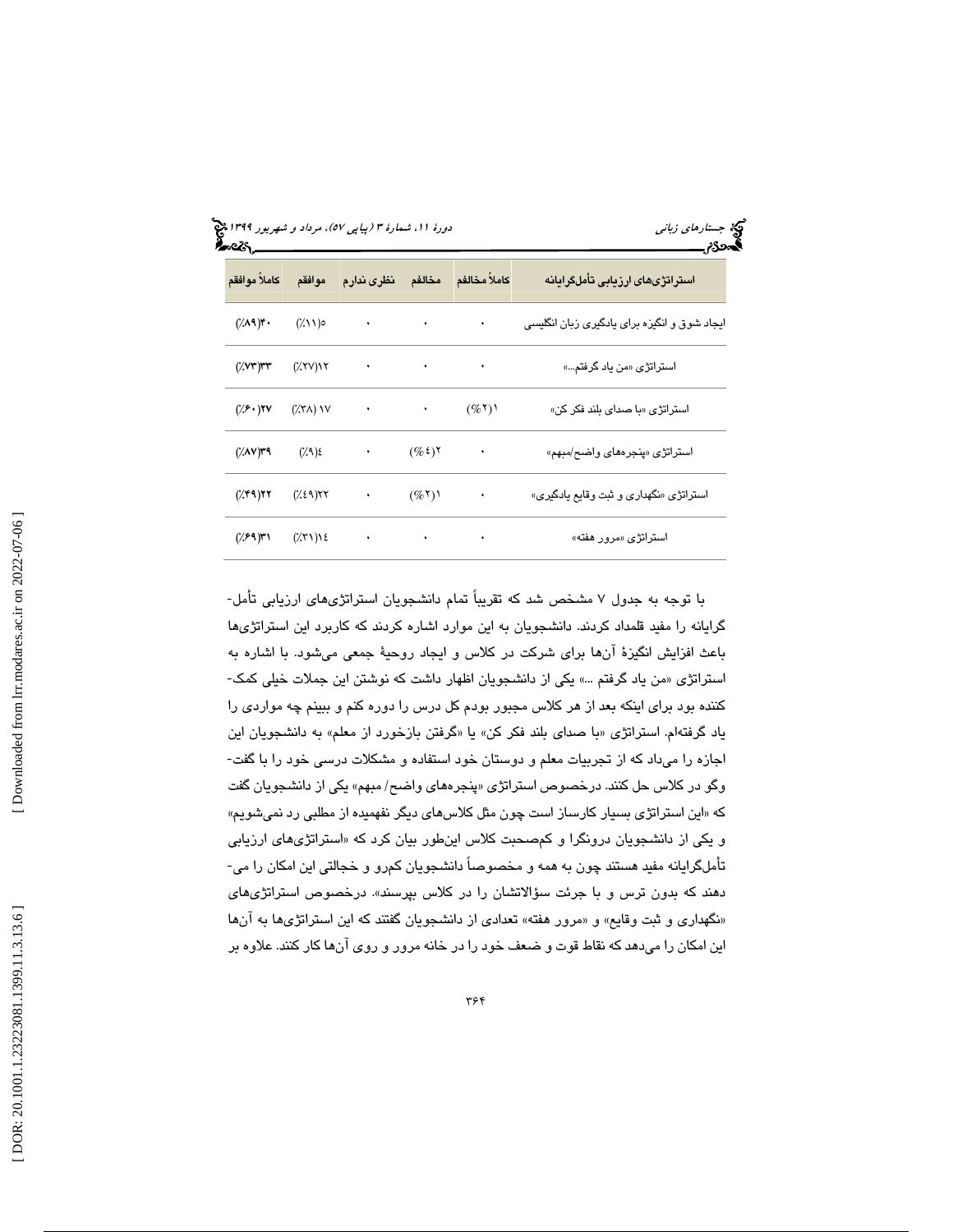ري ر*ؤيا وفايي مهر و همكار درك و تمرين ارزيابي تأمل گرايانه...*. وفع العامل گرايانه.... وفق العامل گرايانه.... وفق<br>**الله دن تاريخ العامل العامل العامل العامل العامل العامل العامل العامل العامل العامل العامل العامل العامل** 

اين، آنها اظهار اشتند كه اين استراتژيها به يادگيري بلندمدت آنها و يادآوري مطالب پس از مدت طولاني كمك ميكند. تحليل دو سؤال تشريحي پرسشنامه نتايج زير را دربرداشت.

| فراواني (از ۴۵)        | فوايد ارزيابى تأملگرايانه              |
|------------------------|----------------------------------------|
| ۲V                     | افزایش خودارزیابی و بازبینی پیشرفت     |
|                        | کلاسے                                  |
| ٣٢                     | افزایش انگیزه برای خواندن زبان انگلیسی |
| ۲۱                     | تشويق براى تمرين مستقل زبان انگليسى    |
|                        | در خانه                                |
| $\mathsf{r}\mathsf{v}$ | افزایش آگاهی نسبتبه خطاها و رفع آن ها  |
| ۲۲                     | گرفتن بازخورد از معلم و دانشآموزان     |
|                        | دیگر و اصلاح خطا                       |
| $\mathsf{v}$           | افزايش تفكر انتقادى                    |
| ٩                      | راحتتر دنبال کردن درس و سؤال           |
|                        | پرسیدن بدون احساس خجالت                |
| ١٨                     | نوعی یادداشتبرداری و استفاده ازآن      |
|                        | برای بهبود وضعیت درسی                  |
| ٤٣                     | ايجاد روحيۀ جمعی در کلاس               |
| ۱٥                     | افزایش علاقه برای شرکت در کلاس         |
| ٨                      | ماندگاری طولانیمدت مواد درسی           |
|                        | (یادگیری عمیق درس)                     |
|                        |                                        |

جدول 8: فوايد ارزيابي تأملگرايانه در كلاسهاي زبان انگليسي **Table 8 :** Advantages of reflective assessment in English language classrooms

در اين جدول نظرات دانشجويان درمورد استفاده از استراتژيهاي تأملگرايانه بيان شده كه ايجاد روحية جمعي در كلاس و افزايش انگيزه براي درس خواندن و افزايش آگاهي نسبتبه خطاها از پرتكرارترين موارد اشارهشده براي فوايد استفاده از اين تكنيكها هستند.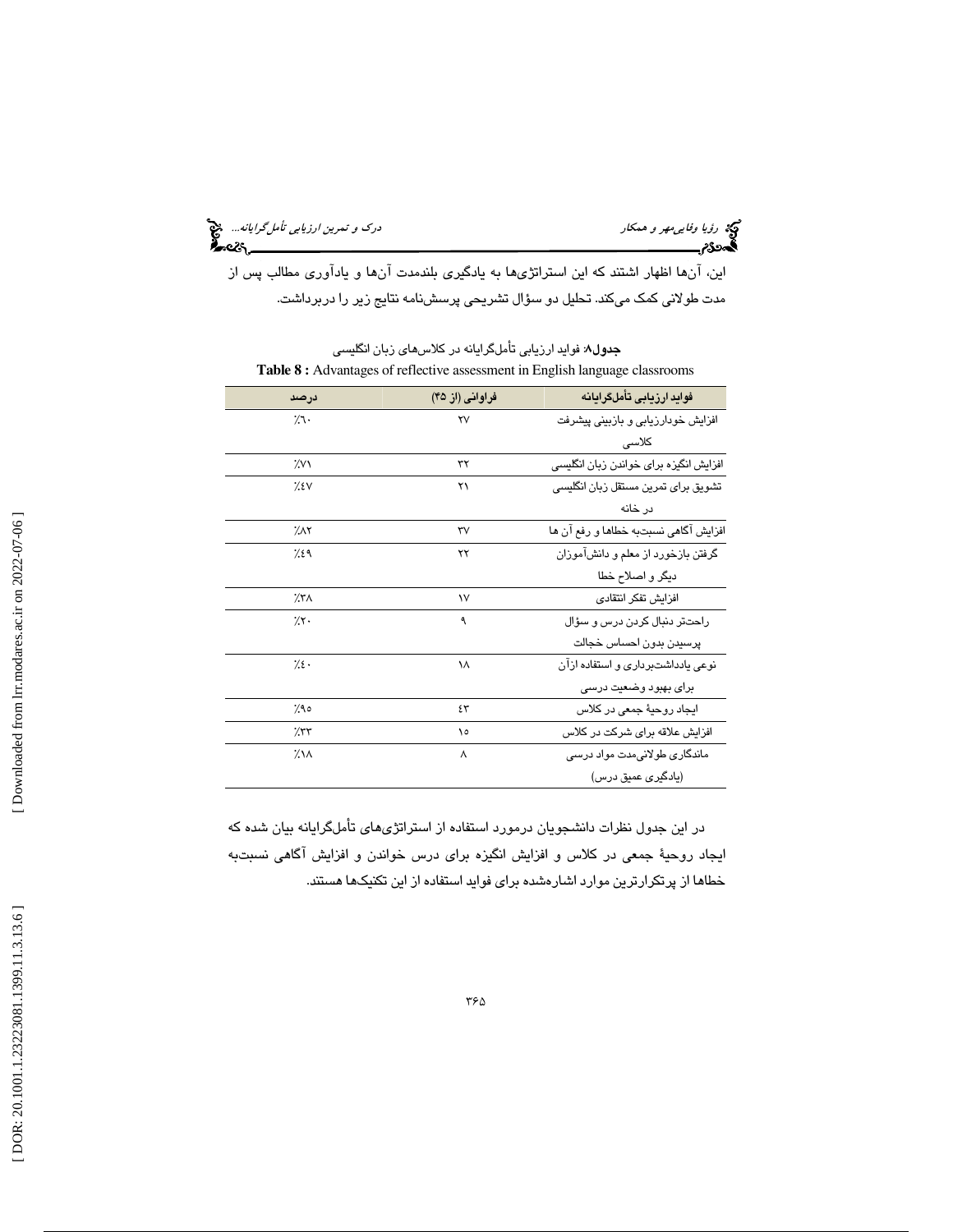(پياپي 57)، مرداد و شهريور 1399 جستارهاي زباني دورة ،11 شمارة 3

جدول 9: موانع تمرين ارزيابي تأملگرايانه در كلاسهاي زبان انگليسي **Table 9** : Obstacles regarding practicing reflective assessment in English language classroom

| درصد         | فراواني (از ۴۵) | موانع تمرين ارزيابي تأملكرايانه     |
|--------------|-----------------|-------------------------------------|
| 7.٦٩         | ٣١              | عدم اختصاص زمان كافى                |
| 7.77         | ١٥              | نداشتن دانش كافى                    |
| 7'           | ۱۲              | بي علاقگي دانش آموزان سطح بالا براي |
|              |                 | تكرار مطالب                         |
| ۱ه ٪         | ۲۳              | خسته کننده بودن تکرار و تمرین اضافی |
| $7.1\lambda$ | Λ               | عدم همکاری دانشجویان در بحثها       |

درخصوص موانع تمرين، دانشجويان به موارد فوق اشاره و بيان كردند كه با وجود مفيد بودن ارزيابي تأملگرايانه، نداشتن زمان دانش كافي، بيعلاقگي برخي دانشجويان، خستهكننده بودن تكرار و تمرين اضافي، و عدم همكاري همة دانشجويان در بحثها از موانع تمرين استراتژيهاي تأملگرايانه است.

### 5. بحث يافته ها

-1 5 . ارزيابي تأملگرايانه در افزايش نمرات زبان عمومي مؤثر است.

نتايج پژوهش حاضر نشان داد كه نمرات فراگيران در گروه آزمايش كه استراتژيهاي ارزيابي تأملگرايانه را تمرين ميكردند، بهبود يافته است. دانشآموزان در گروههاي آزمايشي، پنج شكل ارزيابي تأملگرايانه را تمرين كردند. در اين مطالعه، برخي از روشهاي تأملبرانگيز مانند من ياد گرفتم، پنجرههاي مشخص و نامشخص، فكر كردن با صداي بلند، ثبت سوابق، و بررسي هفته (Ellis, 2001) برای تقویت رویکرد فراشناختی در یادگیری استفاده شد. نتایج نشان داد كه تمرين استراتژيهاي ارزيابي تأملگرايانه، نمرة GE را در يادگيرندگان تقويت ميكند. اين نتيجه قابل توجيه است؛ زيرا استفاده از راهبردهاي RA به زبانآموزان كمك مي تا كند دربارة عملكرد خود در كلاس فكر كنند. علاوه بر اين، نشان دهندهٔ قدرت و ضعف در ارائهٔ مطالب و يادگيري است. مطالعات متعددی در اين زمينه انجام شده است كه نتايج آنها يافتههای يكسانی را نشان<br>میدهد.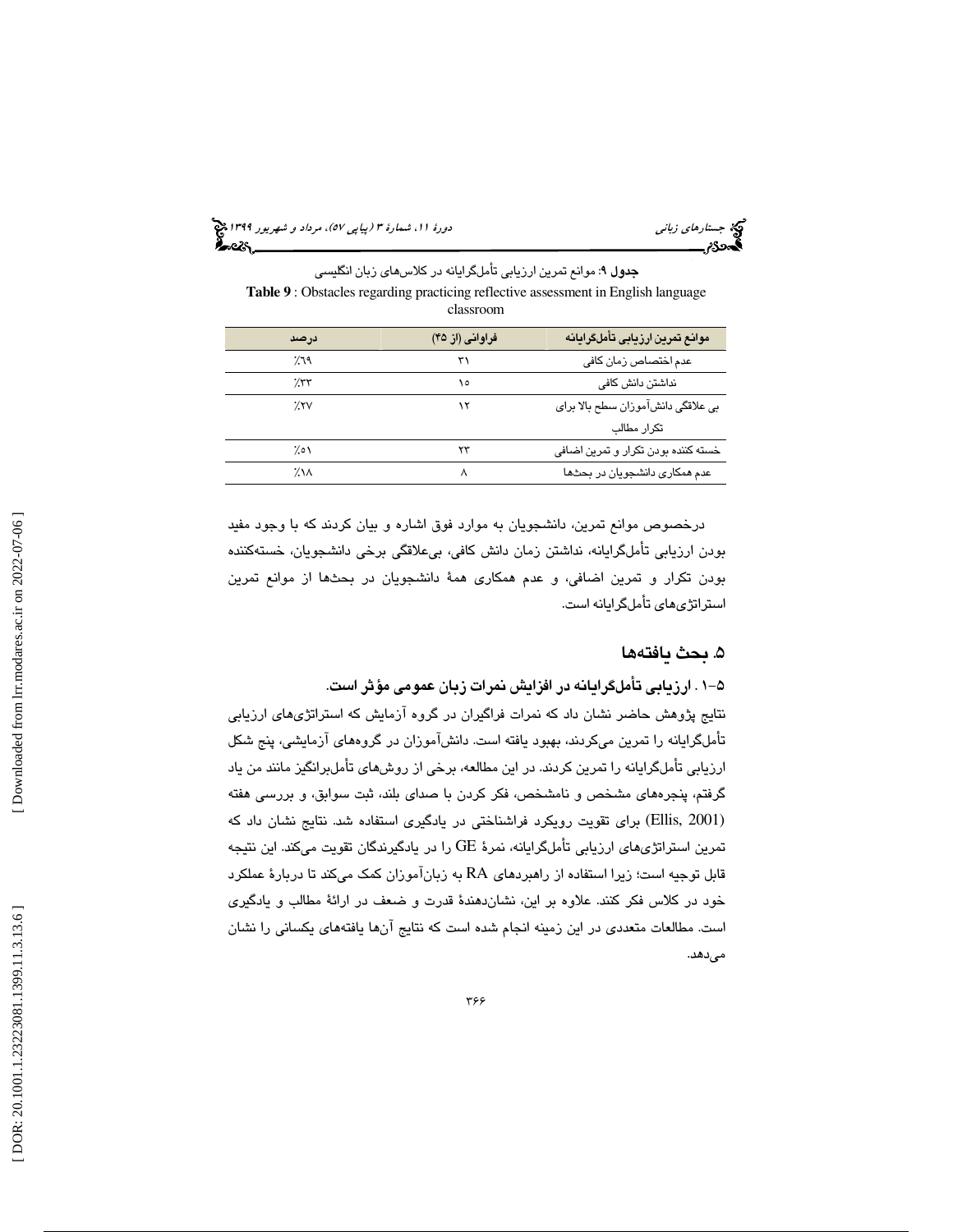تحقيقات، رابطة مثبتي بين ارزيابي تأملگرايانه و پيشرفت تحصيلي نشان داده است. استفاده از شيوههاي آموزشي مؤثر شامل الگوبرداري معلمان با «فكر كردن با صداي بلند»، نمودار، تمرين، بررسي پاسخ، چكليست و دستيابي به هدف است , .Boulware- Gooden et al 2007; Marzano, 2009; Pintrich, 2002, Torrance et al., 2005, Veenman et al., يافتههاي تحقيق مطابق با يافتههاي تورنس و همكاران(2005) است كه درمورد اجراي <sup>24</sup> (.2006 يک استراتژی فراشناختی خاص (CSRI يا دستورالعمل خودتنظيم شناختی) و با استفاده از پيش آزمون/ پسآزمون و بهصورت نيمهآزمايشي مورد بررسي قرار گرفته است از. نظر آماري ، اختلاف معناداري در گروه آزمايشي با توجه به طول جملة متن، كيفيت متن، ساختارهاي گرامري و تعداد كلمات نسبت به گروه كنترل وجود دارد. بر اساس نتايج، محققان به اين نتيجه رسيدند كه دانشآموزان كلاس ششم «از لحاظ شناختي به اندازهٔ كافي بالغ شدهاند تا از آموزش استراتژي شناختي ارائهشده بهطور مناسب بهره ببرند». (Torrance et al., 2005: 280). در مطالعهاي مشابه، باند°<sup>۲</sup> (2003) آزمایشی را با طراحی گروه کنترل و پسآزمون انجام داد تا درمورد تأثیر يك استراتژي فراشناختي بر پيشرفت رياضيات 141 دانشآموز كلاس پنجم و ششم تحقيق كند. بيانچي (2007) در مطالعهاي ديگر، يك مطالعه گروهي شاهد نيمه تجربي و غير معادل با نمونه- گيري در دسترس را براي بررسي اثرات ارزيابي تأملگرايانه بر پيشرفت دانشآموزان زيست- شناسي كلاس نهم در يك منطقة بزرگ در مدرسهاي در حومة شهر انجام داد. يك بررسي ديگر توسط اوانز (2009) نتايج تحقيق را اثبات مىكند. هدف از شبهآزمايشى اوانز (2009)، بررسى تأثير ارزيابي تأملگرايانه بر پيشرفت دانشآموزان در كلاسهاي انگليسي دبيرستان بود. هر سه محقق از نظر آماري تفاوت معناداري را در پيشرفت دانشآموزان گروه آزمايش نسبت به افرادي كه ارزيابي تأملگرايانه را انجام نداده بودند، مشاهده كردند. علاوه بر اين، نتيجه با مطالعهٔ انجام-شده توسط بولور ـ گودن<sup>۲</sup>' و همکاران(2007) که برای تعیین اثربخشی آموزش مستقیم و سيستماتيك چندين استراتژي فراشناختي براي كمك به دانشجويان در درك متن طراحي شده است، يكسان است. نمونهها از ۱۱۹ دانشآموز كلاس سوم در دو مدرسهٔ ابتدايي شهري در ايالات متحده تشكيل شده است. نتايج نشان داد كه گروه مداخله نسبت به گروه مقايسه، هم در  $^{^\mathrm{YY}}$ زمینهٔ واژگان و هم در درک مطلب خواندن بهبود نشان دادهاند. مطالعات دیگر مانند میچالسکی و همكاران (2009) نتايج مشابهي را نشان دادند. آنها مطالعهاي نيمهتجربي را در اسراييل انجام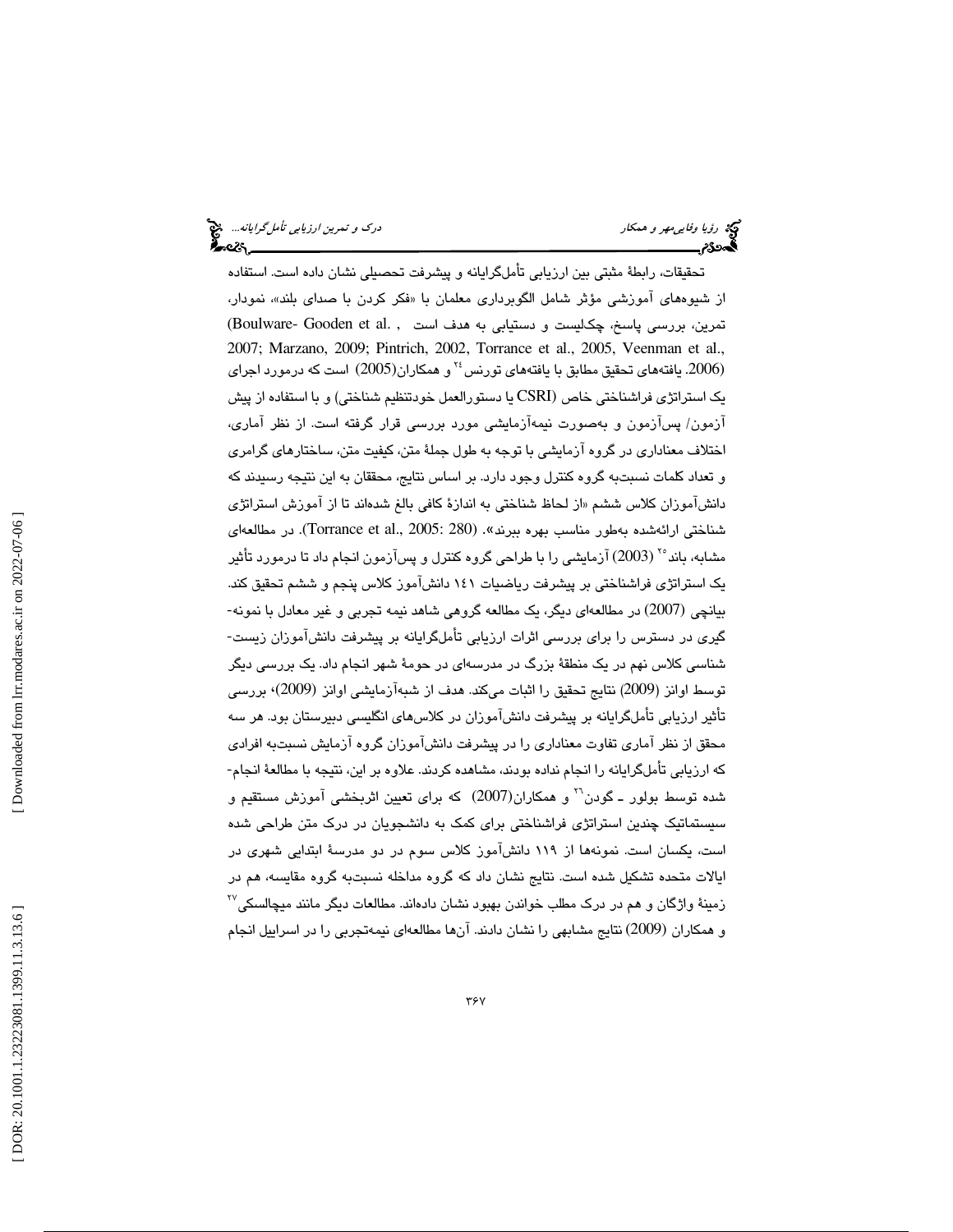دادند تا بررسي كنند آيا آموزش فراشناختي با يادگيري دانشآموزان در سطح دبستان ارتباط مثبت دارد يا خير. در آن مطالعه، سه نوع مداخلهٔ فراشناختي انجام شد: راهنمايي فراشناختي ارائهشده قبل از خواندن متن علمي، هنگام خواندن متن و بلافاصله پس از خواندن. يافتهها حاكي از آن است كه خواندن متون علمي با دستورالعملهاي فراشناختي بيشتر از خواندن بدون دستورالعمل فراشناختي در ايجاد سواد علمي مؤثر است. علاوه بر اين، دانشآموزان شركتكننده در كلاسهاي اعمال دستورالعمل فراشناختي پس از خواندن متن به طور قابل توجهي بهتر از دو گروه آزمايشي ديگر با دستورالعمل فراشناخت قبل و هنگام خواندن متن علمي بودند .

يافتههاي اين تحقيق خلاف نتايج بهدست آمده توسط دنتون (2010) بود. مطالعهٔ دنتون به منظور تعيين تأثير تفكر تأملگرايانه بر پيشرفت تحصيلي د انشآموزان كلاس هفتم در ايالت واشنگتن انجام شد. شركتكنندگان شامل ٢٥٩ دانشآموز از ١٠ كلاس درس دستنخورده بودند. دنتون (2010) تفاوتهاي معناداري بين گروههاي تفكر تأملگرايانه و مقايسه را گزارش نكرد. با اين حال، تجزيه و تحليل پسآزمون اختصاصي محتوا و درك د انشآموزان از بازخورد معلمان، ارتباط معناداري را در بين گروههاي آزمايشي و مقايسه نشان داد. در مرحلة كيفي مطالعه، دانشآموزان در طول مصاحبه نيز بر بازخورد معلمان بهمنزلة كمک به يادگيري تأكيد كردند. اين مطالعه شايان ذكر است چون همانند تحقيقات حاضر از روشه اي مختلط استفاده كرده است. مزيت مطالعات روشهاي مختلط اين است كه آن ها در مقايسه با تحقيقات صرفاً كمي يا كيفي، -يافته .) Creswell & Plano Clark, 2011; Gall et al. , 2007) ميدهند ارائه غنيتري بينش هاي مربوط به اثربخشي راهبردهاي ارزيابي تأملگرايانه در افزايش دستاوردهاي دانشآموزان 2006) است كه با بررسي تأثير خود تأملگرايانة دانشآموزان EFL در تقابل با يافتههاي شوپ ( همراه با بازخورد معلمان بر پيشرفت علمي در كلاسهاي زيستشناسي دبيرستان است. گروه اول هم استراتژي خودتأملي را تمرين كردند و هم بازخورد معلم را دريافت كردند. گروه دوم، بدون بازخورد، فقط استراتژي خودتأملي را تمرين كردند و گروه سوم نه خودتأملي داشتند و نه بازخورد دريافت كردند. پيشآزمون و پسآزمون هماهنگ با محتواي زيستشناسي به كه هر يك از گروهها آموزش داده شده بود، انجام شد. شوپ به اين نتيجه رسيد كه بين نمرههاي پسآزمون يا حفظ دانشآموزاني كه ارزيابي تأملگرايانه را انجام ميدهند و كساني كه چنين نكردهاند، تفاوت معناداري در پيشرفت وجود ندارد. او به اين نتيجه رسيد كه فقدان «جهت خاص درمورد فعاليت-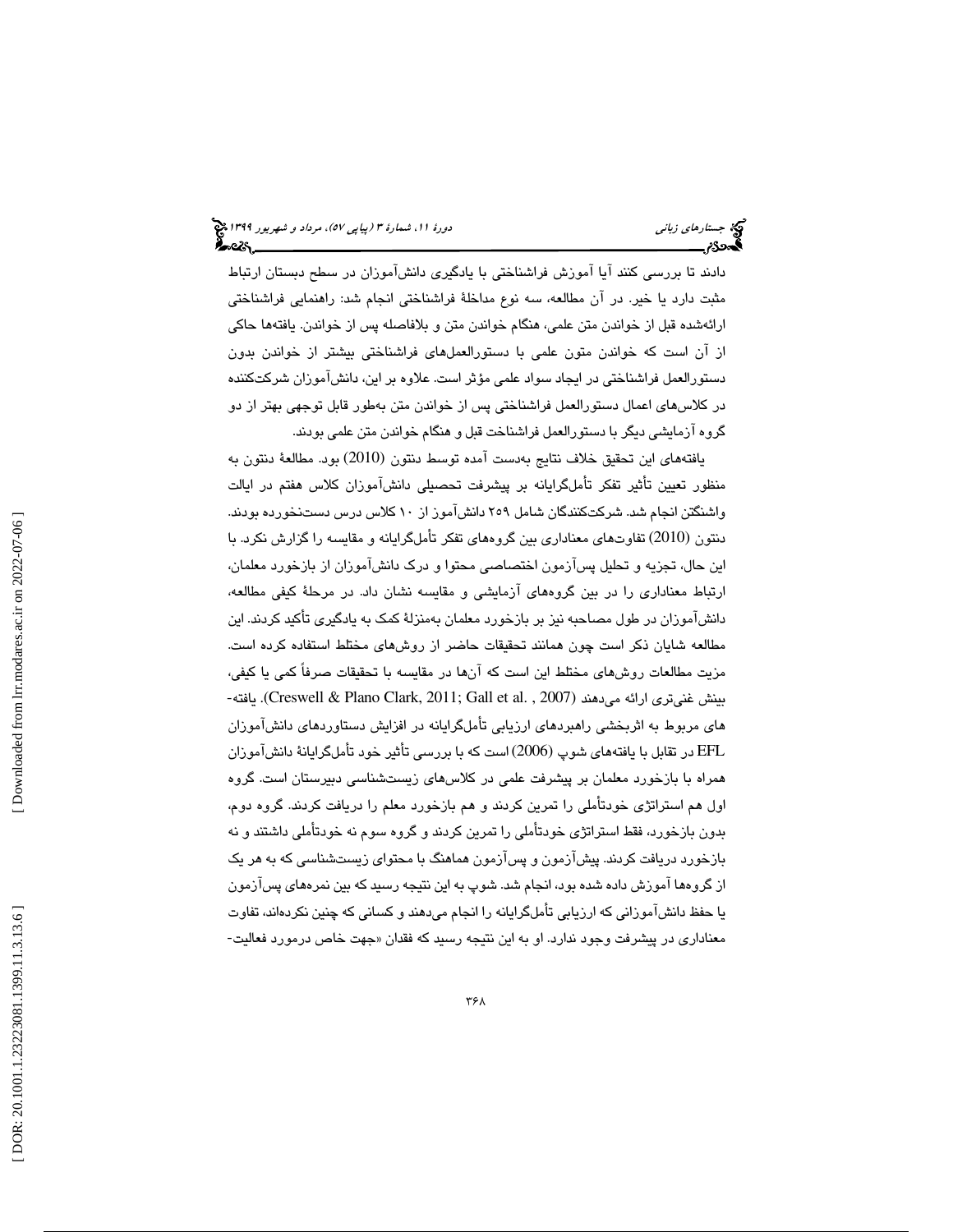های گروه غیرتأملگرایانه ممکن است تفسیر فعالیتهای آنها را دشوار کرده باشد» ( :2006 79). وي (2006) به جنبههاي انتخاب موضوع، رويهها و متغيرهاي وابسته اشاره كرد كه تعميم-پذيري يافتهها را محدود ميكند.

#### -2 5 . نمرة دانشجويان در آزمون حفظ بهبود يافت.

نتايج مطالعه درمورد اثربخشي ارزيابي تأملگرايانه در آزمون ظحف نشان داد كه پيشرفت معنا- داري در نمرات فراگيران EFL وجود دارد و شركتكنندگان گروه آزمايشي نسبت به گروه كنترل بهتر عمل كردند. اين مسئله با يافتههاي بلانك $(2000)$  موافق است. بلانك  $(2000)$  از نخستين محققاني بود كه تحقيقات تجربي را در زمينهٔ فراشناخت رهبري كرد. اين محقق دريافت كه دانش-آموزاني كه استراتژي فراشناخت را دريافت ميكنند نسبت به دو گروه ديگر در آزمون پسآزمون و حفظ بهتر عمل ميكنند. در مطالعه اي ديگر، ايوانز (2009) اظهار داشت كه دانشآموزاني كه در زمينة تأمل تمرين ميكنند، اطلاعات آموختهشدة بيشتري را نسبت به دانشآموزاني كه انجام عمل تأمل ندارند، حفظ ميكنند. گنجاندن ارزيابي تأملبرانگيز در تمرين روزانه نه تنها باعث بهبود عملكرد دانشآموز ميشود بلكه حافظة بلندمدت از مطالب آموزش داده شده ضمن استفاده از شيوههای تأمل را نيز تقويت مىكند. ايوانز (2009) بيان كرده كه مناسب است ادعا كنيم كه ارزيابي تأملگرايانه حافظة طولانيمدت از مطالب آموزش داده شده را هنگام استفاده از استراتژیهای تأملگرايانه، تقويت میکند.

از نظر استفاده از طرح روشهاى مختلط، اين مطالعه مشابه مطالعهٔ دنتون (2010) است. دانشآموزان در هر دو شرايط آزمايشي و در سطح پيشرفتهاي مختلف دانشگاهي ادعا كردند كه ارزيابي تأملگرايانه بهطور مثبت بر پيشرفت آن ها در زبان فرانسه اثر ميگذارد و اين مورد از نتايج آماري آزمون حفظ حمايت ميكنند. در عين حال، در كنار بهبود حفظ طولانيمدت، دانش- آموزان در گروههای تأمل ادعا میکنند که شیوههای تأملگرایانه نیز نقش مهمی در ایجاد احساس جامعه در كلاس و ارتقاي تمايل خود براي تبديل شدن به يادگيرندگان مادامالعمر فرانسوي دارند . سرانجام، نتايج منعكسكنندهٔ يافتههاى كوريلنكو (2013) بود كه از نظر آمارى، تفاوت معنادارى را در پيشرفت نشان ميداد. او در آزمون حفظ شش هفته، نتايجي به نفع گروههاي تأملگرايانه يافت. اين يافته از كار بلانك(2000) و گورغيادس<sup>٢٩</sup> (2004) پشتيباني ميكند كه دانش محتواي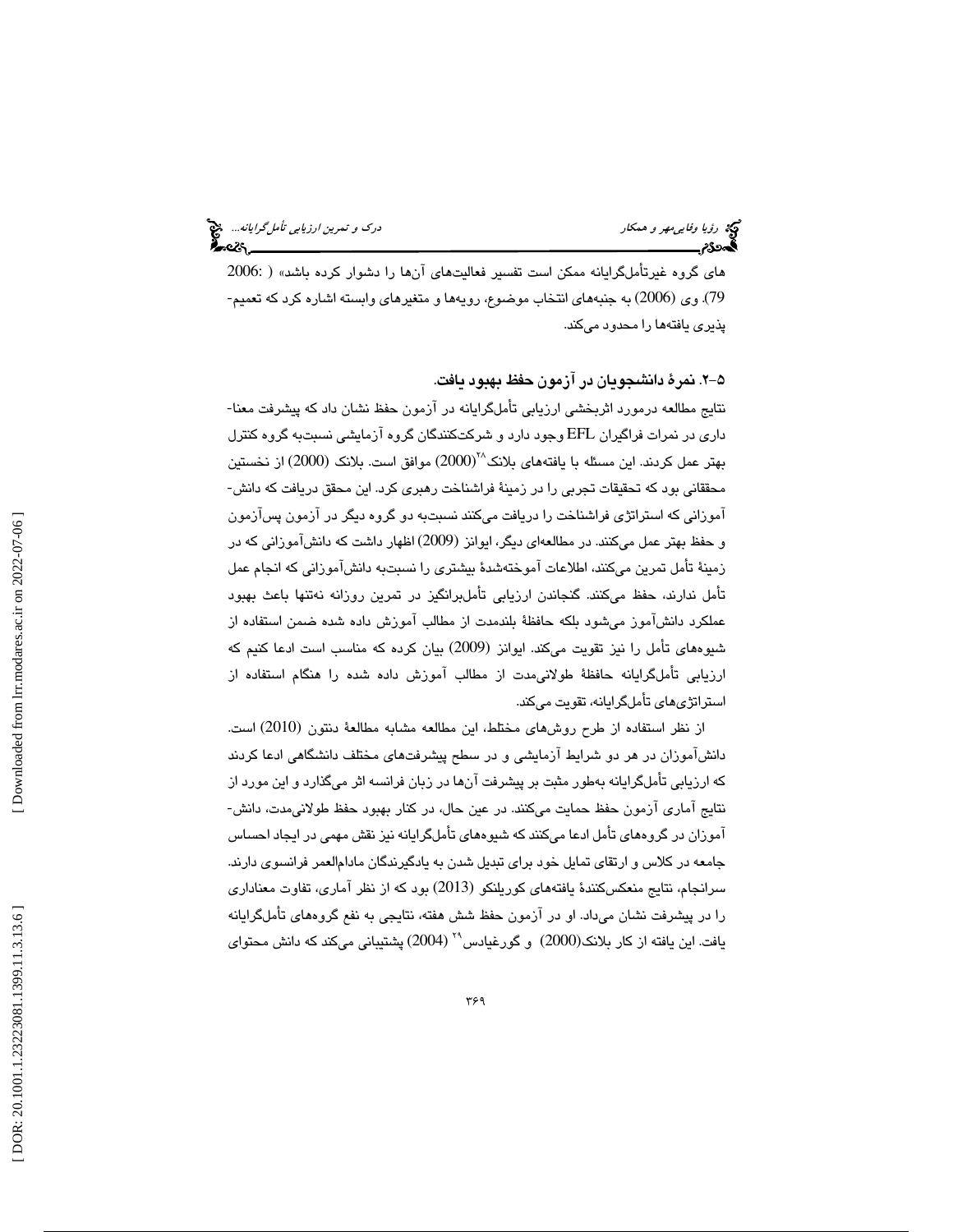#### گروه تأملگرايانه با گذشت زمان افزايش مييابد .

يافتههاي مربوط به بهبود در آزمون حفظ، مخالف يافتههاي شوپ<sup>۲۰</sup> (2006) بود. وي پنج هفته پس از پسآزمون، اندازهگیری را برای هر گروه انجام داد. شوپ (2006) گزارش داد که بین نمرههاي پسآزمون يا حفظ دانشآموزاني كه ارزيابي تأمل را انجام ميدهند و كساني كه چنين نكردهاند ، تفاوت معناداري در پيشرفت وجود ندارد.

#### -3 5 . درك دانشجويان از كاركرد استراتژيهاي ارزيابي تأملگرايانه

با توجه به گزارشهاي ارزيابي تأملگرايانه از طريق پرسشنامه ميتوان گفت كه نتايج بهدست آمده با نتايج تحقيق اوانز (2009) همسو است. اوانز ( 89 : 2009) پيشنهاد مىكند كه تمرين روزانه ارزيابي تأملگرايانه باعث ايجاد روابط مهم و معنادار در بافت اجتماعي و اخلاقي اجتماع مدرسه ميشود . اين مورد ميتواند بين همكلاسيها و بين دانشآموزان و معلم آنها اتفاق بيفتد. درخصوص فوايد ارزيابي تأملگرايانه دانشجويان به مواردي كه در قسمت نتايج مطرح شد، اشاره كردند. اين نوع ارزيابي باعث چك كردن پيشرفت تحصيلي و خودارزيابي مستمر ميشود كه اين يافته با يافتههاى بلك و همكاران (2003)، بلانچ و مرينو`` (1989)، گوتو باتلر و لمي $^{7^{\mathfrak{c}}}$  هانگ $^{7^{\mathfrak{c}}}$  (2009)، سيتزمن $^{3^{\mathfrak{c}}}$  و همكاران (2010) در يک راستا قرار دارد. ارزيابي تأملگرايانه باعث افزايش انگيزهٔ يادگيري و تمرين مستقل زبان انگليسي در محيط خانه ميشود.  $^{17}$ اين نتايج يافتههاي بيرجندي و تمجيد $^{87}$  (2010)، كالي و مكميلان $^{77}$  (2010)، مكميلان و هرن (2008) را تصريح ميكنند. موارد ديگري مثل افرايش آگاهي نسبتبه خطاها و رفع آنها نيز بيان شد. با دانستن خطاها ميتوان از معلم يا دانشجويان ديگر كمك گرفت و نآ ها را رفع كرد. (1996 ,Gsipps & Tunstall; 2011 ,Brookhart(. چند نفر از دانشجويان درونگرا و كمصحبت در كلاس به اين مسئله اذعان داشتند كه استفاده از اين استراتژيها به آنها كمك ميكند نظرشان را بدون خجالت و ترس در كلاس بيان كنند. اين نوع ارزيابي براي آنها اين امكان را فراهم میکند که بتوانند همانند دوستان برونگرا سؤالات خود را در کلاس مطرح کنند. تعدادی از دانشجویان اظهار کردند که این نوع ارزیابی نوعی یادداشتبرداری و مرور آن است که در بلندمدت میتواند به ماندگاری مطالب درسی کمک کند و کارکرد حافظهٔ بلندمدت آنها را افزایش . درنهايت دانشجويان گفتند كه (Spalding et al., 2002; Stefani et al., 2007) .دهد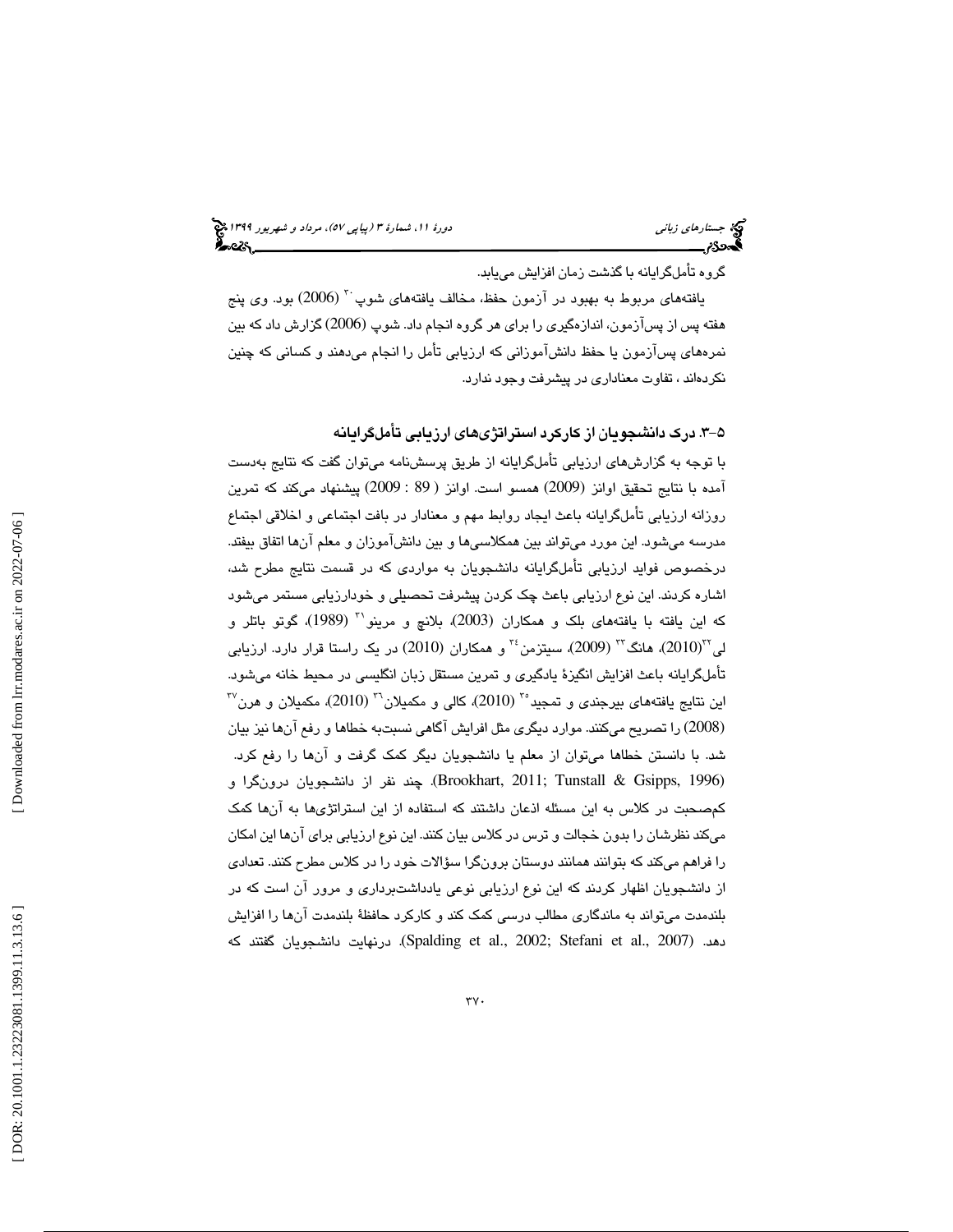بهكارگيري اين استراتژيها باعث ايجاد روحيهٔ جمعي و افزايش علاقه براي شركت در كلاس زبان انكليسي مي شوند (2013 ,Evans, 2009; Kourilenko).

# . نتيجهگيري و پيامدهاي تحقيق 6

شيوههاي ارزيابي مؤثر در كلاس، پتانسيل بهبود يادگيري دانشآموزان را افزايش ميدهد (Marzano, 2007). شىيوەھاي بھبوديافتۀ ارزيابى ھمچنين باعث افزايش توانايى دانشآموزان براي تبديل شدن به خودآموزاني ميشود كه خودشان قادر به ارزيابي خود و تعيين اهداف هستند. استيجينز<sup>۳۸</sup> ادعا كرد كه «ارزياب*ي* ميتواند انگيزه را ترغيب كند، اشتياق يادگيری را برمی گرداند و دانشآموزان را به ادامهٔ يادگيري ترغيب ميكند، و درواقع ميتواند به همراه اين عوامل اندازهگيري پيشرفت را افزايش دهد» (3 :2006). نتايج اين تحقيق، تحقيقات قبلي در زمينهٔ تحقيقات تجربي فراشناختي را اثبات مي كند ;2007 ,Brunstein & Glaser; 2000 ,Blank( (2020 .,al et Yang . نوآوري تحقيق حاضر در آن است كه هم بهصورت كمي و هم بهصورت كيفي اثر ارزيابي تأملگرايانه را در حيطة آموزش زبان انگليسي بررسي ميكند و نتايج بهدست آمده حاكي از آن است كه استفاده از ارزيابي تأملگرايانه براي پيشرفت فراگيران زبان انگليسي سودمند است. فرضية نظري كه فراشناخت باعث ايجاد يادگيري ميشود، در تحقيقات تجربي معاصر ثابت شده است. ارتباط بين ارزيابي تأملگرايانه و افزايش پيشرفت تحصيلي دانشآموزان بسيار اميدواركننده است. وقتي دانشآموزان به فرايند يادگيري خود فكر ميكنند و بهصورت شناختي بر يادگيري قبلي خود متمركز ميشوند، به نظر ميرسد كه آن ها ميتوانند اطلاعات جديد را به طور دائم جذب كنند و توانايي آنها در يادگيري و استفاده از مهارتها يا دانش جديد افزايش مییابد. به گفتهٔ فرگوسن (2012)، مزایای مختلفی از تأمل و ارزیابی تأملگرایانه مانند کاهش استرس فراگيران، افزايش اعتماد به نفس، افزايش فرصت براي مشاركت در يادگيري خود، و شناسايي نيازهاي يادگيري در موارد خاص با استفاده از روشهاي تأملگرايانه وجود دارد با . توجه به اينكه فشارهاي به رو افزايشي بر دانشآموزان و معلمان براي بهبود عملكرد تحصيلي وجود دارد، ضروري است كه استراتژيهاي ارزيابي بالقوة سودمند، مانند ارزيابي تأملگرايانه، همچنان مورد بررسي قرار گيرند .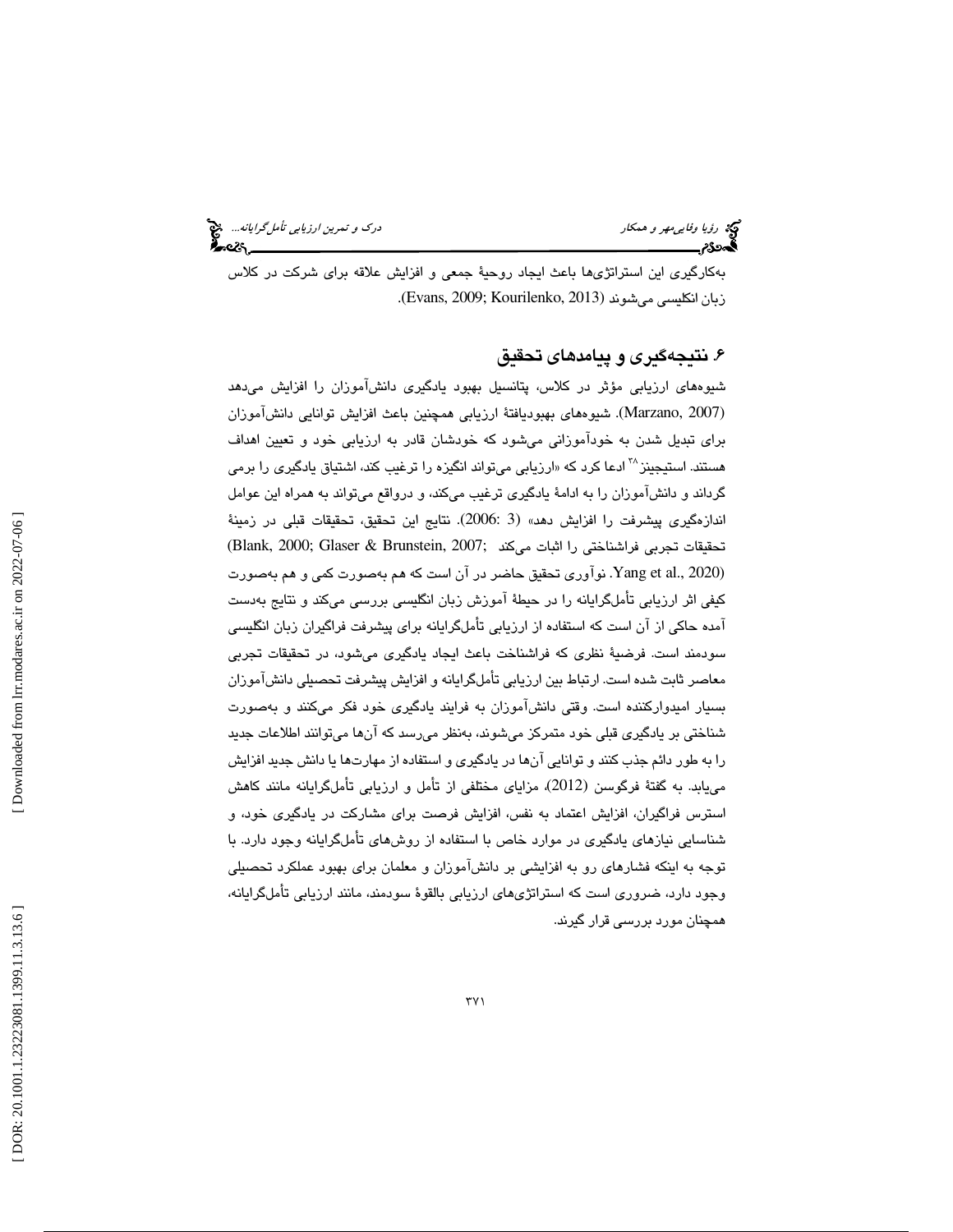د*ورهٔ ۱۱، شمارهٔ ۳ (پياپي ۵۷)، مرداد و شهريور ۱۳۹۹ چ*يخ<br>**گفت** 



. پينوشتها 7

- 1. reflection
- 2. reflective thinking
- 3. formative assessment
- 4. summativae assessment
- 5. metacognitive strategies
- 6. metacognition
- 7. Flavell
- 8. reflective assessment
- 9. cognitive psychology
- 10. constructivism
- 11. EFL learners
- 12. perception
- 13. general English
- 14. English as a Foreign Language
- 15. zone of proximal development
- 16. Efe
- 17. Common European Framework of Reference
- 18. Kourilenko
- 19. I learned statement
- 20. think aloud
- 21. clear and unclear windows
- 22. record keeping
- 23. week in reiview
- 24. Torrance
- 25. bond
- 26. Boulware-Gooden
- 27. Michalsky
- 28. Blank
- 29. Georghiades
- 30. Shoop
- 31. Blanche, & Merino
- 32. Goto Butler, & Lee
- 33. Hung
- 34. Sitzmann
- 35. Birjandi, & Tamjid
- 36. Cauley, & McMillan
- 37. Hearn
- 38. Stiggins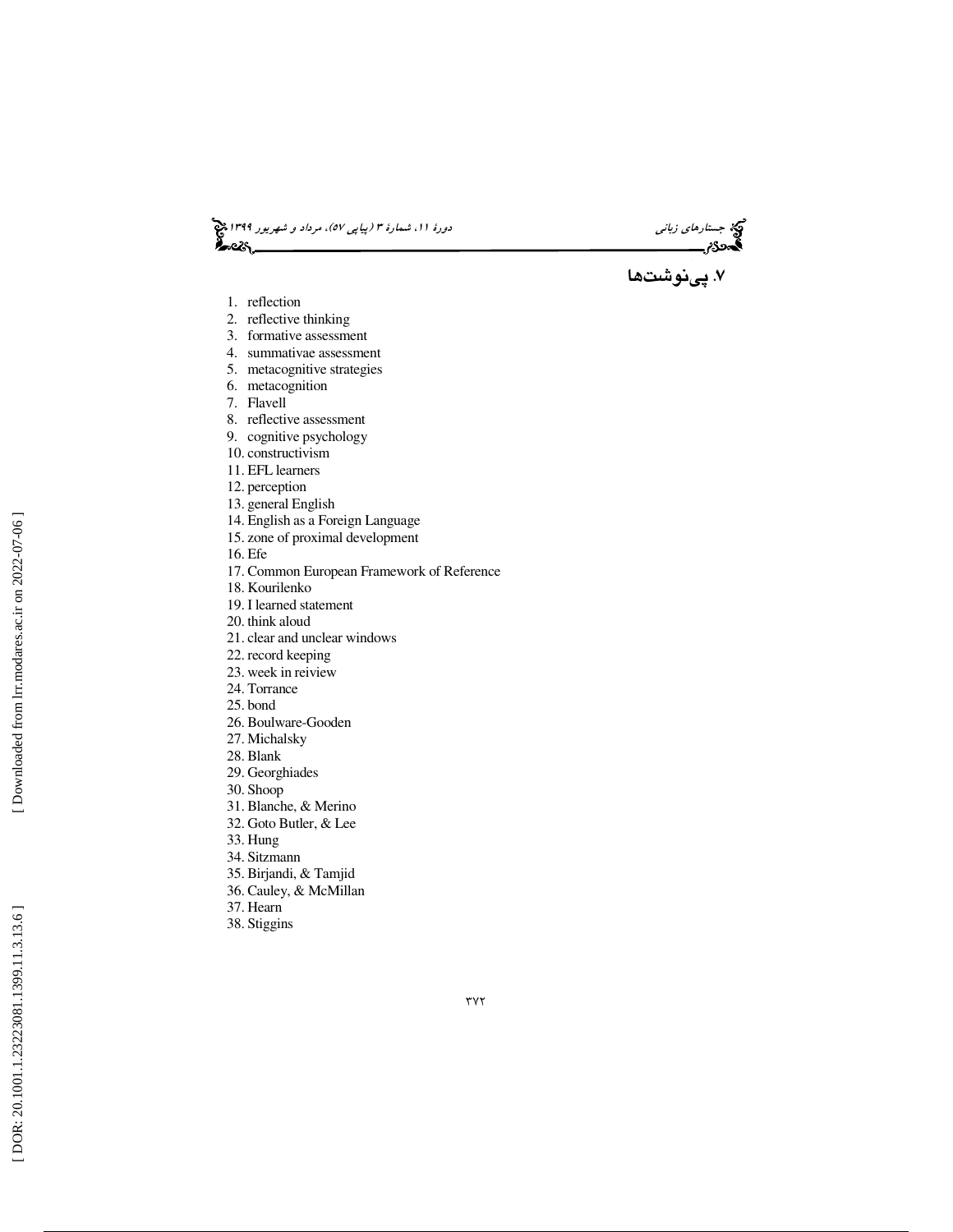ري.<br>79 ر*ؤيا وفايي مهر و همكار* دركتر و تمر*ين ارزيابي تأملگرايانه...*. فيم<br>**8 درك** و سيست بين الله تأمين الله تأمين الله تأمين الله تأمين الله تأمين الله تأمين الله تأمين الله تأمين الله

# . منابع 8

- صباح، سميه و مژگان رشتچي (1395). »تجزيه و تحليل تأثير كاربست فعاليتهاي تأملي روزانه بر توانايي تفكر انتقادي دبيران ايراني زبان انگلي*سي». جستار<i>هاي زباني. د ۷*. ش ۲. صص ۱–۲۱.
- قرباني مقدم، رخساره و همكاران (1398). «بررسي ميزان و نوع تدريس تاملگرايانة معلمان زبان انگلیسی بهوسیلهٔ دفترچهٔ یادداشت». *جست<i>ارهای زبانی.* **د ۱۰،** ش ٦. صص ٢٧–٥٤.

#### **References:**

- Allen, D. (1985). *Oxford Placement Test*. Oxford: Oxford University Press.
- Asakereh, A. & N. Yousofi, (2018), "Reflective thinking, self-efficacy, self-esteem and academic achievement of Iranian EFL students in higher education: Is there a relationship?". *International Journal of Educational Psychology*. 7(1). Pp: 68-89.
- Bianchi, G. A. (2007). *Effects of Metacognitive Instruction on the Academic Achievement of Students in the Secondary Sciences* (Unpublished Phd Dissertation). Seattle Pacific University. Seattle. USA.
- Birjandi, P. & N. H. Tamjid, (2010), "The role of self-assessment in promoting Iranian EFL learners' motivation". *English Language Teaching*. *3*(3). Pp: 211-220.
- Black, P.; C. Harrison & C. Lee, (2003), *Assessment for Learning: Putting it into Practice*. UK: McGraw-Hill Education.
- Blanche, P. & B. J. Merino, (1989), "Self-assessment of foreign-language skills: Implications for teachers and researchers". *Language learning*. *39*(3). Pp: 313-338.
- Blank, L. M. (2000). "A metacognitive learning cycle: A better warranty for student understanding?". *Science Education*. *84*(4). Pp: 486-506.
- Bond, J. (2003). *The Effects of Reflective Assessment on Student Achievement* (Unpublished Phd Dissertation). Seattle Pacific University. Seattle. USA.
- Boulware-Gooden, R.; S. Carreker; A. Thornhill & R. M. Joshi, (2007), "Instruction of metacognitive strategies enhances reading comprehension and vocabulary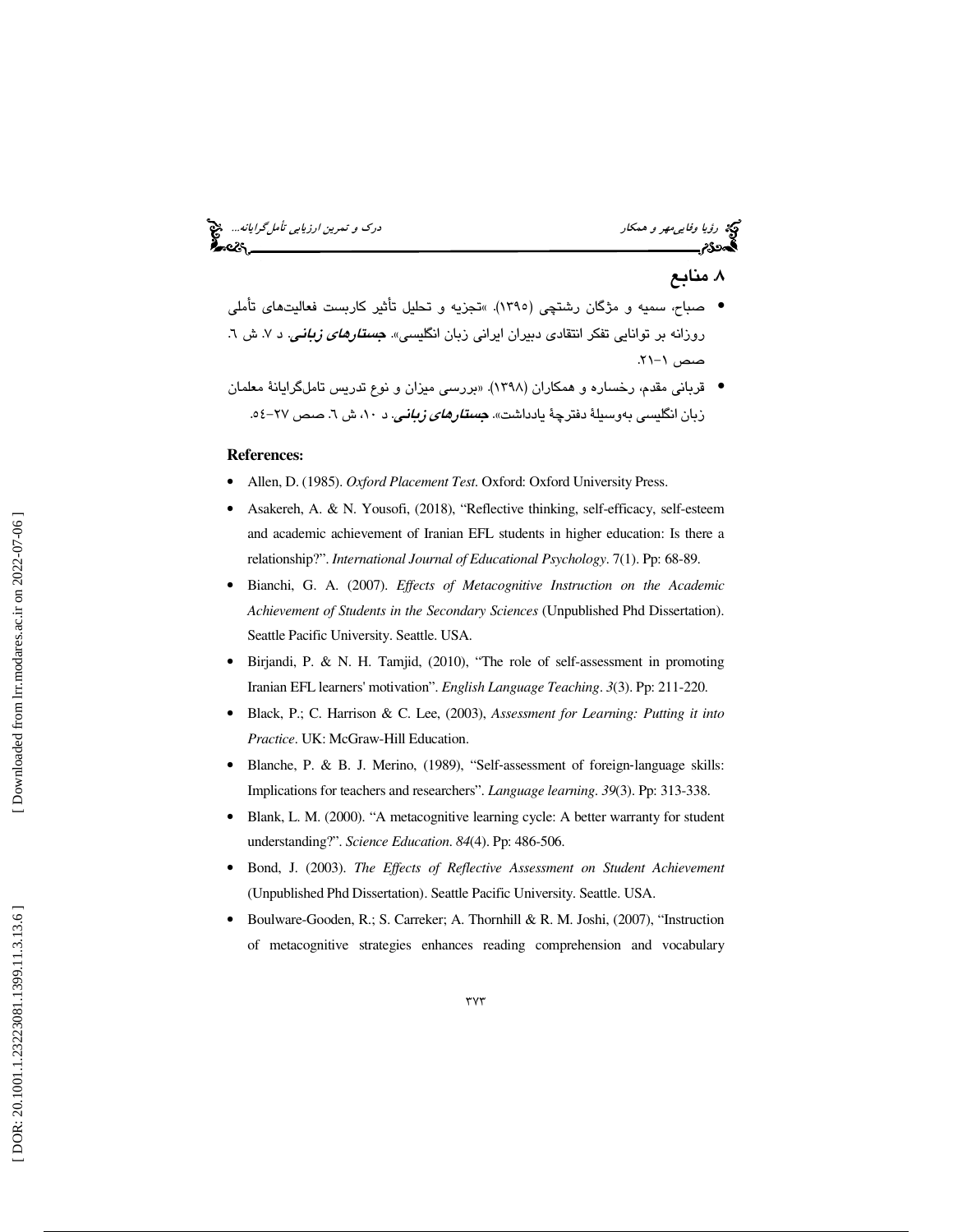#### (پياپي 57)، مرداد و شهريور 1399 جستارهاي زباني دورة ،11 شمارة 3 આંદ

achievement of third-grade students". *The reading teacher*. *61*(1). Pp: 70-77.

- Brookhart, S. M. (2011). "Teacher Feedback in Formative Classroom Assessment". In *Leading student assessment* (pp. 225-239). Dordrecht: Springer.
- Cauley, K. M. & J. H. McMillan, (2010), "Formative assessment techniques to support student motivation and achievement". *The Clearing House: A Journal of Educational Strategies, Issues and Ideas*. *83*(1). Pp: 1-16.
- Costa, A. L. (2001). *Developing Minds: A Resource Book for Teaching Thinking*. Association for Supervision and Curriculum Development, 1703 N. Beauregard St., Alexandria, VA.
- Creswell, J. W. & V. L. Plano Clark (2011). "Choosing a mixed methods design". *Designing and conducting mixed methods research*. *2*. Pp: 53-106.
- Denton, D. (2010). *The Effects of Reflective Thinking on Middle School Students' Academic Achievement and Perceptions of Related Instructional Practices: A Mixed Methods Study*. (Unpublished Phd Dissertation). Seattle Pacific University. Seattle.USA.
- Dewey, J. (1933). *How We Think: A Restatement of the Relation of Reflective Thinking to the Educative Process*. DC: Heath.
- Efe, H. (2016). "Reflective portfolio assessment in an EFL Context". *The Anthropologist*, 24(1). Pp: 157-163.
- Ellis, A. K. (2001). *Teaching, Learning, and Assessment Together: The Reflective Classroom*. Larchmont, NY: Eye on Education.
- Evans, L. (2009). *Reflective Assessment and Student Achievement in High School English*. (Unpublished Phd Dissertation). Seattle Pacific University. Seattle. USA.
- Ferguson, P. B. (2012). *Becoming a Reflective Practitioner*. Teaching Development, Whânga Whakapakari Ako. Pp:1-23
- Flavell, J.H. (1976). "Metacognitive aspects of problem solving". In Resnick, L. (Ed.) *The nature of intelligence*. Hillsdale, NJ: Lawrence Erlbaum Associates.
- Flavell, J. H. (1979). "Metacognition and cognitive monitoring: A new area of

Downloaded from lrr.modares.ac.ir on 2022-07-06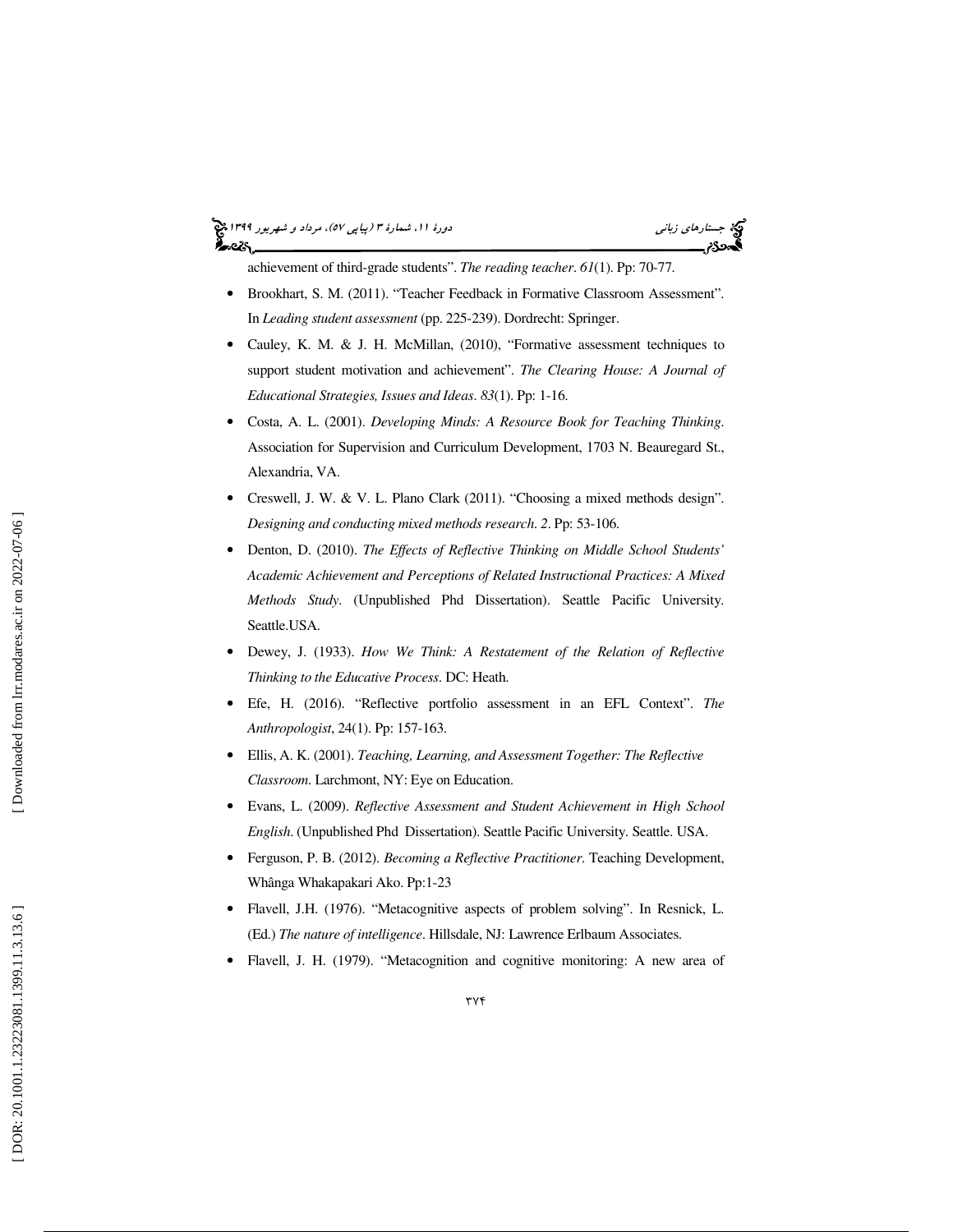#### ري.<br>كيلا رؤيا *وفايي مهر و همكار درك درك و تمرين ارزيابي تأمل گرايانه...*<br>**گيهد**د؟م '∽વ્ડ

cognitive–developmental inquiry". *American Psychologist*. *34*(10). Pp: 906- 1011.

- Gall, M. D.; J. P. Gall, & W. R. Borg, (2007), "Collecting research data with questionnaires and interviews". *Educational Research: An Introduction*. *12*(10). Pp:227-261.
- Georghiades, P. (2004). "From the general to the situated: Three decades of metacognition". *International Journal of Science Education*. *26*(3). Pp: 365-383.
- Ghanizadeh, A. & S. Jahedizadeh, (2017), "Validating the Persian version of reflective thinking questionnaire and probing Iranian university students' reflective thinking and academic achievement". *International Journal of Instruction*. 10(3) . Pp:209-226.
- Ghorbani Moghadam, R.; M. Davoudi; M. Adel & M. Amirian, (2018),"Reflective teaching through journal writing: A study on EFL teachers' reflection-for-, in, and on-action". *Language Related Research*. 10(6). Pp: 27-54. [In Persian].
- Glaser, C. & J. C. Brunstein, (2007),"Improving fourth-grade students' composition skills: Effects of strategy instruction and self-regulation procedures". *Journal of Educational Psychology*. *99*(2). Pp: 297- 312.
- Goto Butler, Y. & J. Lee, (2010), "The effects of self-assessment among young learners of English". *Language Testing*. *27*(1). Pp: 5-31.
- Hung, S. (2009). "Promoting self-assessment strategies: An electronic portfolio approach". *Asian EFL Journal*. *11*(2). Pp: 129-146.
- Kourilenko, I. N. (2013). *Reflective Assessment, Feedback, and Student Achievement in Foreign Language Studies: A Mixed Methods Study*. (Unpublished Phd Dissertation). Seattle Pacific University.Seattle. USA.
- Leung, D. Y. & D. Kember, (2003), "The relationship between approaches to learning and reflection upon practice". *Educational psychology*. *23*(1). Pp: 61-71.
- Marzano, R. J. (2007). *The Art and Science of Teaching: A Comprehensive Framework for Effective Instruction*. Ascd.
- Marzano, R. L. (2009). "When students track their progress". *Educational*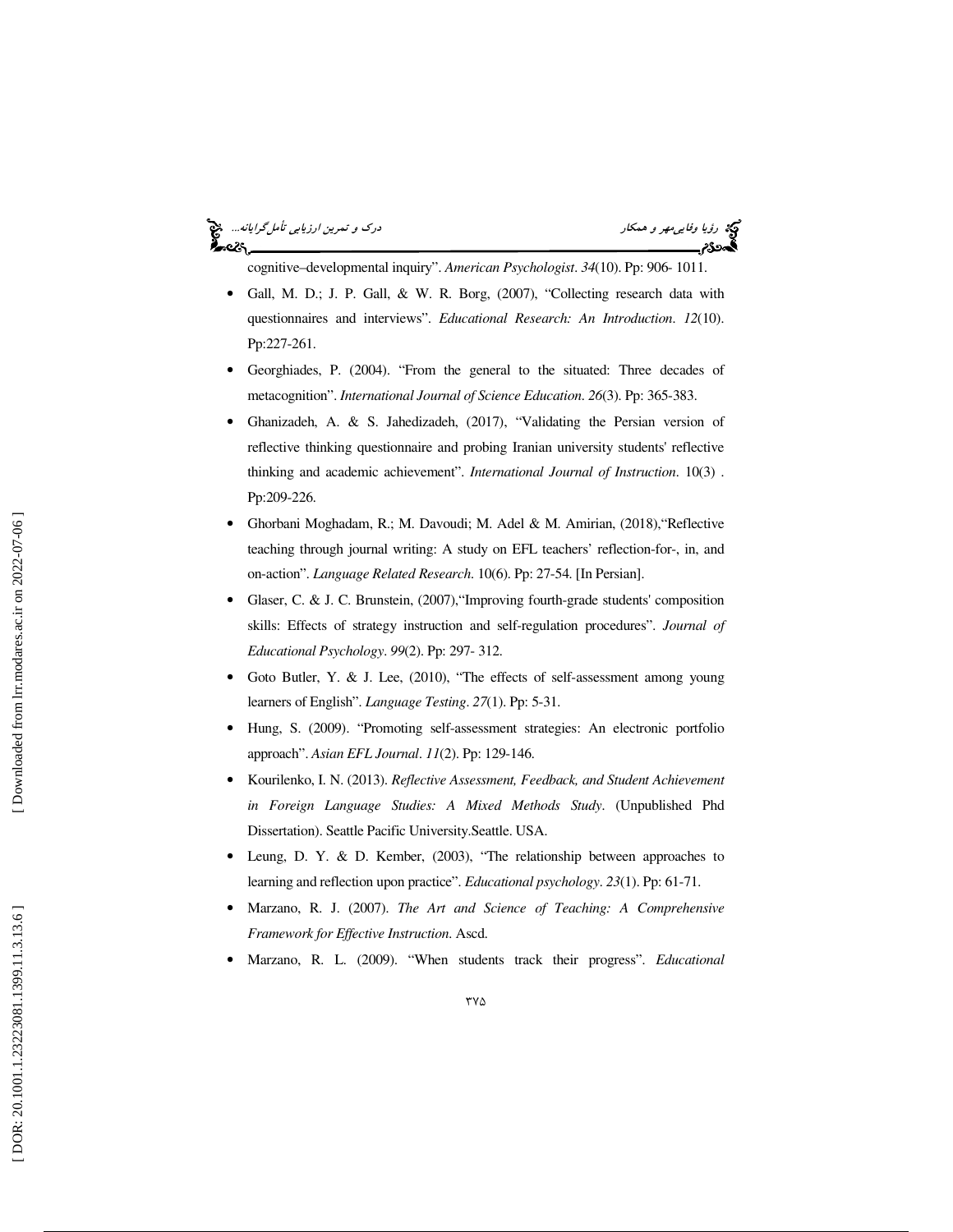#### (پياپي 57)، مرداد و شهريور 1399 جستارهاي زباني دورة ،11 شمارة 3 આ પ્રિજ્



*Leadership*.67(4). Pp: 86–107.

- McMillan, J. H. & J. Hearn, (2008), "Student self-assessment: The key to stronger student motivation and higher achievement". *Educational Horizons*. *87*(1). Pp: 40- 49.
- Michalsky, T.; Z. R. Mevarech & L. Haibi, (2009), "Elementary school children reading scientific texts: Effects of metacognitive instruction". *The Journal of Educational Research*. *102*(5). Pp: 363-376.
- Piaget, J. (1976). Piaget's Theory. In *Piaget and his school* (Pp. 11-23). Berlin. Heidelberg: Springer.
- Pintrich, P. R. (2002). "The role of metacognitive knowledge in learning, teaching, and assessing". *Theory into Practice*. *41*(4). Pp: 219-225.
- Sabah, S. & M. Rashtchi, (2017), "An analysis of the impact of using daily reflective practices on the Iranian EFL teachers' critical thinking ability". *Language Related Research*. 7(6). Pp. 1-21. [In Persian].
- Shoop, K. A. (2006). *Self-reflection, Gender and Science Achievement*. (Unpublished Phd Dissertation). Seattle Pacific University. Seattle. USA.
- Sitzmann, T.; K. Ely; K. G. Brown & K. N. Bauer, (2010), "Self-assessment of knowledge: A cognitive learning or affective measure?". *Academy of Management Learning & Education*. *9*(2). Pp: 169-191.
- Schneider, W.; J. G. Borkowski; B. E. Kurtz & K. Kerwin, (1986), "Metamemory and motivation: A comparison of strategy use and performance in German and American children". *Journal of Cross-Cultural Psychology*. *17*(3). Pp: 315-336.
- Spalding, E.; A. Wilson & D. Mewborn, (2002), "Demystifying reflection: A study of pedagogical strategies that encourage reflective journal writing". *Teachers College Record*. 104(7). Pp: 1393-1421.
- Stefani, L.; R. Mason & C. Pegler, (2007), *The Educational Potential of E-Portfolios: Supporting Personal Development and Reflective Learning*. London: Routledge.